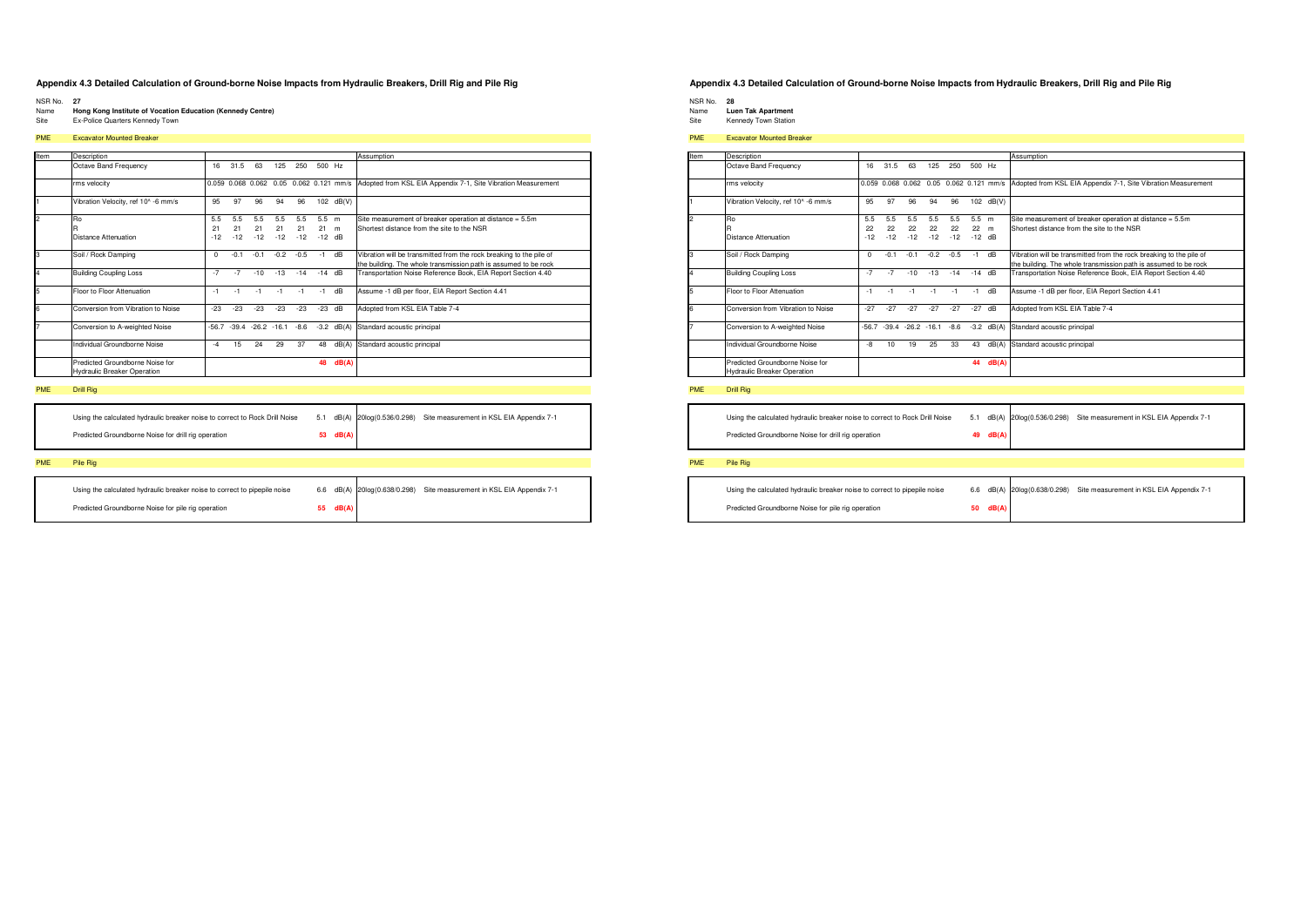- NSR No. 29
- Name **Kam Po Mansion**
- Site Kennedy Town Station (Entrance B)

### PME Excavator Mounted Breaker

| Item | Description                                                           |                   |                   |                                         |                   |                   |                       |         | Assumption                                                                                                                             |
|------|-----------------------------------------------------------------------|-------------------|-------------------|-----------------------------------------|-------------------|-------------------|-----------------------|---------|----------------------------------------------------------------------------------------------------------------------------------------|
|      | Octave Band Frequency                                                 | 16                | 31.5              | 63                                      | 125               | 250               | 500 Hz                |         |                                                                                                                                        |
|      | rms velocity                                                          |                   |                   | 0.059 0.068 0.062 0.05 0.062 0.121 mm/s |                   |                   |                       |         | Adopted from KSL EIA Appendix 7-1, Site Vibration Measurement                                                                          |
|      | Vibration Velocity, ref 10^ -6 mm/s                                   | 95                | 97                | 96                                      | 94                | 96                | 102                   | dB(V)   |                                                                                                                                        |
| 2    | Ro<br>Distance Attenuation                                            | 5.5<br>13<br>$-7$ | 5.5<br>13<br>$-7$ | 5.5<br>13<br>$-7$                       | 5.5<br>13<br>$-7$ | 5.5<br>13<br>$-7$ | $5.5$ m<br>13<br>$-7$ | m<br>dB | Site measurement of breaker operation at distance = 5.5m<br>Shortest distance from the site to the NSR                                 |
| 3    | Soil / Rock Damping                                                   | $\Omega$          | $-0.1$            | $-0.1$                                  | $-0.2$            | $-0.5$            | $-1$                  | dB      | Vibration will be transmitted from the rock breaking to the pile of<br>the building. The whole transmission path is assumed to be rock |
| 4    | <b>Building Coupling Loss</b>                                         | $-7$              | $-7$              | $-10$                                   | $-13$             | $-14$             | $-14$ dB              |         | Transportation Noise Reference Book, EIA Report Section 4.40                                                                           |
| 5    | Floor to Floor Attenuation                                            | $-1$              | $-1$              | $-1$                                    | $-1$              | $-1$              | $-1$                  | dB      | Assume -1 dB per floor, EIA Report Section 4.41                                                                                        |
| 6    | Conversion from Vibration to Noise                                    | $-27$             | $-27$             | $-27$                                   | $-27$             | $-27$             | $-27$                 | dB      | Adopted from KSL EIA Table 7-4                                                                                                         |
|      | Conversion to A-weighted Noise                                        | $-56.7$           | $-39.4$           | $-26.2 - 16.1$                          |                   | $-8.6$            | $-3.2$                | dB(A)   | Standard acoustic principal                                                                                                            |
|      | Individual Groundborne Noise                                          | $-4$              | 15                | 24                                      | 29                | 37                | 48                    | dB(A)   | Standard acoustic principal                                                                                                            |
|      | Predicted Groundborne Noise for<br><b>Hydraulic Breaker Operation</b> |                   |                   |                                         |                   |                   | 48                    | dB(A)   |                                                                                                                                        |

### PME Drill Rig

| Using the calculated hydraulic breaker noise to correct to Rock Drill Noise |          | 5.1 dB(A) 20log(0.536/0.298) | Site measurement in KSL EIA Appendix 7-1 |
|-----------------------------------------------------------------------------|----------|------------------------------|------------------------------------------|
| Predicted Groundborne Noise for drill rig operation                         | 54 dB(A) |                              |                                          |
|                                                                             |          |                              |                                          |

### **PMF** Pile Rig

| Using the calculated hydraulic breaker noise to correct to pipepile noise |    |       | 6.6 dB(A) 20log(0.638/0.298) Site measurement in KSL EIA Appendix 7-1 |
|---------------------------------------------------------------------------|----|-------|-----------------------------------------------------------------------|
| Predicted Groundborne Noise for pile rig operation                        | 55 | dB(A) |                                                                       |

### Appendix 4.3 Detailed Calculation of Ground-borne Noise Impacts from Hydraulic Breakers, Drill Rig and Pile Rig

- NSR No. 30<br>Name **Pokfield Garden**
- Site Kennedy Town Station

#### PME Excavator Mounted Breaker

| Item           | Description                         |          |                     |        |        |        |          |                        | Assumption                                                          |
|----------------|-------------------------------------|----------|---------------------|--------|--------|--------|----------|------------------------|---------------------------------------------------------------------|
|                | Octave Band Frequency               | 16       | 31.5                | 63     | 125    | 250    | 500 Hz   |                        |                                                                     |
|                | rms velocity                        |          | 0.059 0.068 0.062   |        |        |        |          | 0.05 0.062 0.121 mm/s  | Adopted from KSL EIA Appendix 7-1, Site Vibration Measurement       |
|                | Vibration Velocity, ref 10^ -6 mm/s | 95       | 97                  | 96     | 94     | 96     | 102      | dB(V)                  |                                                                     |
| $\mathfrak{p}$ | Ro                                  | 5.5      | 5.5                 | 5.5    | 5.5    | 5.5    | 5.5 m    |                        | Site measurement of breaker operation at distance = 5.5m            |
|                |                                     | 6        | 6                   | 6      | 6      | 6      | 6        | m                      | Shortest distance from the site to the NSR                          |
|                | Distance Attenuation                | $-1$     | $-1$                | $-1$   | $-1$   | $-1$   | $-1$     | $\mathsf{d}\mathsf{B}$ |                                                                     |
| 3              | Soil / Rock Damping                 | $\Omega$ | $-0.1$              | $-0.1$ | $-0.2$ | $-0.5$ | $-1$ dB  |                        | Vibration will be transmitted from the rock breaking to the pile of |
|                |                                     |          |                     |        |        |        |          |                        | the building. The whole transmission path is assumed to be rock     |
| 4              | <b>Building Coupling Loss</b>       | $-7$     | $-7$                | $-10$  | $-13$  | $-14$  | $-14$ dB |                        | Transportation Noise Reference Book, EIA Report Section 4.40        |
| 5              | Floor to Floor Attenuation          | $-1$     | $-1$                | $-1$   |        | $-1$   | $-1$     | dB                     | Assume -1 dB per floor, EIA Report Section 4.41                     |
| 6              | Conversion from Vibration to Noise  | $-27$    | $-27$               | $-27$  | $-27$  | $-27$  | $-27$    | dB                     | Adopted from KSL EIA Table 7-4                                      |
| $\overline{7}$ | Conversion to A-weighted Noise      | -56.7    | $-39.4 -26.2 -16.1$ |        |        | $-8.6$ |          | $-3.2$ dB(A)           | Standard acoustic principal                                         |
|                | Individual Groundborne Noise        | 3        | 21                  | 31     | 36     | 44     | 55       | dB(A)                  | Standard acoustic principal                                         |
|                | Predicted Groundborne Noise for     |          |                     |        |        |        | 55       | dB(A)                  |                                                                     |
|                | <b>Hydraulic Breaker Operation</b>  |          |                     |        |        |        |          |                        |                                                                     |

#### PME Drill Rig

Using the calculated hydraulic breaker noise to correct to Rock Drill Noise 5.1 dB(A) 20log(0.536/0.298) Site measurement in KSL EIA Appendix 7-1

Predicted Groundborne Noise for drill rig operation

#### PME Pile Rig

| Using the calculated hydraulic breaker noise to correct to pipepile noise |          | 6.6 dB(A) 20log(0.638/0.298) Site measurement in KSL EIA Appendix 7-1 |
|---------------------------------------------------------------------------|----------|-----------------------------------------------------------------------|
| Predicted Groundborne Noise for pile rig operation                        | 62 dB(A) |                                                                       |

 $60$  dB(A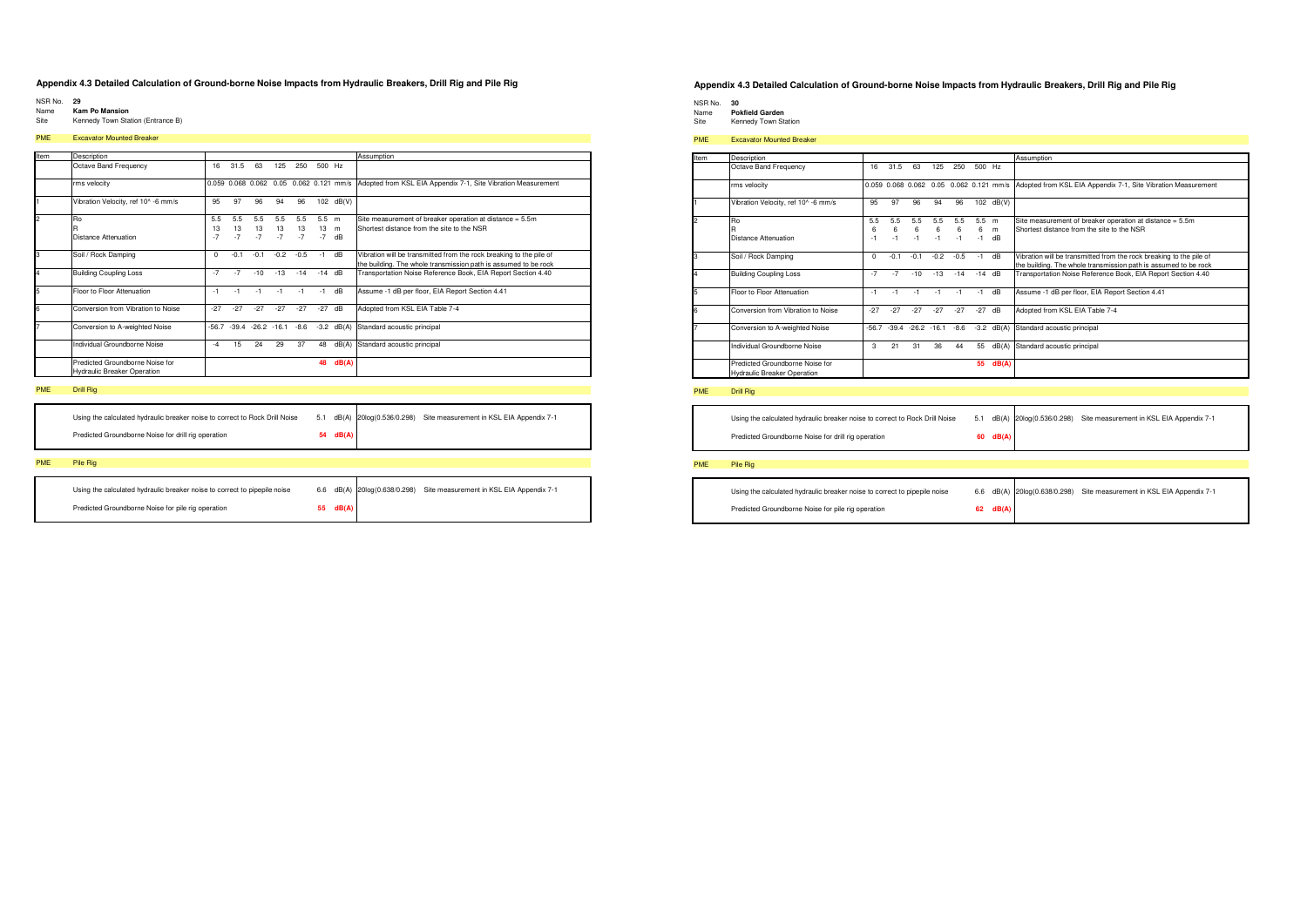- NSR No. 31<br>Name The Belcher's Tower 3
- Site University Station (Vent Shaft Z1 & Entrance C))
- 

### **PME** Excavator Mounted Breaker

| Item          | Description                                                           |          |        |                     |        |        |          |       | Assumption                                                                          |
|---------------|-----------------------------------------------------------------------|----------|--------|---------------------|--------|--------|----------|-------|-------------------------------------------------------------------------------------|
|               | Octave Band Frequency                                                 | 16       | 31.5   | 63                  | 125    | 250    | 500 Hz   |       |                                                                                     |
|               | rms velocity                                                          |          |        | 0.059 0.068 0.062   |        |        |          |       | 0.05 0.062 0.121 mm/s Adopted from KSL EIA Appendix 7-1, Site Vibration Measurement |
|               | Vibration Velocity, ref 10^ -6 mm/s                                   | 95       | 97     | 96                  | 94     | 96     | 102      | dB(V) |                                                                                     |
| $\mathcal{P}$ | Ro                                                                    | 5.5      | 5.5    | 5.5                 | 5.5    | 5.5    | $5.5$ m  |       | Site measurement of breaker operation at distance = 5.5m                            |
|               |                                                                       | 8        | 8      | 8                   | 8      | 8      | 8        | m     | Shortest distance from the site to the NSR                                          |
|               | Distance Attenuation                                                  | $-3$     | $-3$   | $-3$                | $-3$   | $-3$   | -3       | dB    |                                                                                     |
| 3             | Soil / Rock Damping                                                   | o        | $-0.1$ | $-0.1$              | $-0.2$ | $-0.5$ | $-1$     | dB    | Vibration will be transmitted from the rock breaking to the pile of                 |
|               |                                                                       |          |        |                     |        |        |          |       | the building. The whole transmission path is assumed to be rock                     |
| 4             | <b>Building Coupling Loss</b>                                         | $-7$     | $-7$   | $-10$               | $-13$  | $-14$  | $-14$ dB |       | Transportation Noise Reference Book, EIA Report Section 4.40                        |
| 5             | Floor to Floor Attenuation                                            | $-1$     | $-1$   | $-1$                | $-1$   | $-1$   | $-1$     | dB    | Assume -1 dB per floor, EIA Report Section 4.41                                     |
| 6             | Conversion from Vibration to Noise                                    | $-27$    | $-27$  | $-27$               | $-27$  | $-27$  | $-27$    | dB    | Adopted from KSL EIA Table 7-4                                                      |
|               | Conversion to A-weighted Noise                                        | $-56.7$  |        | $-39.4 -26.2 -16.1$ |        | $-8.6$ | $-3.2$   | dB(A) | Standard acoustic principal                                                         |
|               | Individual Groundborne Noise                                          | $\Omega$ | 19     | 28                  | 33     | 42     | 52       | dB(A) | Standard acoustic principal                                                         |
|               | Predicted Groundborne Noise for<br><b>Hydraulic Breaker Operation</b> |          |        |                     |        |        | 53       | dB(A) |                                                                                     |

### **PME** Drill Rig

| Using the calculated hydraulic breaker noise to correct to Rock Drill Noise |          | 5.1 dB(A) 20log(0.536/0.298) | Site measurement in KSL EIA Appendix 7-1 |
|-----------------------------------------------------------------------------|----------|------------------------------|------------------------------------------|
| Predicted Groundborne Noise for drill rig operation                         | 58 dB(A) |                              |                                          |
|                                                                             |          |                              |                                          |

### PME Pile Rig

| Using the calculated hydraulic breaker noise to correct to pipepile noise |          | 6.6 dB(A) 20log(0.638/0.298) Site measurement in KSL EIA Appendix 7-1 |
|---------------------------------------------------------------------------|----------|-----------------------------------------------------------------------|
| Predicted Groundborne Noise for pile rig operation                        | 59 dB(A) |                                                                       |

### Appendix 4.3 Detailed Calculation of Ground-borne Noise Impacts from Hydraulic Breakers, Drill Rig and Pile Rig

NSR No. 32<br>Name 39 Hill Road

- Site Hill Road Site (Vent Shaft Y)
- 

### **PME** Excavator Mounted Breaker

| Item           | Description                                                           |                |                  |                     |                  |                  |                      |                                         | Assumption                                                                                                                             |
|----------------|-----------------------------------------------------------------------|----------------|------------------|---------------------|------------------|------------------|----------------------|-----------------------------------------|----------------------------------------------------------------------------------------------------------------------------------------|
|                | Octave Band Frequency                                                 | 16             | 31.5             | 63                  | 125              | 250              | 500 Hz               |                                         |                                                                                                                                        |
|                | rms velocity                                                          |                |                  |                     |                  |                  |                      | 0.059 0.068 0.062 0.05 0.062 0.121 mm/s | Adopted from KSL EIA Appendix 7-1, Site Vibration Measurement                                                                          |
|                | Vibration Velocity, ref 10^ -6 mm/s                                   | 95             | 97               | 96                  | 94               | 96               | 102                  | dB(V)                                   |                                                                                                                                        |
| $\overline{2}$ | Ro<br>Distance Attenuation                                            | 5.5<br>6<br>-1 | 5.5<br>6<br>$-1$ | 5.5<br>6<br>$-1$    | 5.5<br>6<br>$-1$ | 5.5<br>6<br>$-1$ | $5.5$ m<br>6<br>$-1$ | m<br>dB                                 | Site measurement of breaker operation at distance = 5.5m<br>Shortest distance from the site to the NSR                                 |
| 3              | Soil / Rock Damping                                                   | $\Omega$       | $-0.1$           | $-0.1$              | $-0.2$           | $-0.5$           | $-1$                 | dB                                      | Vibration will be transmitted from the rock breaking to the pile of<br>the building. The whole transmission path is assumed to be rock |
| l4             | <b>Building Coupling Loss</b>                                         | $-7$           | $-7$             | $-10$               | $-13$            | $-14$            | $-14$                | dB                                      | Transportation Noise Reference Book, EIA Report Section 4.40                                                                           |
| 5              | Floor to Floor Attenuation                                            | $-1$           | $-1$             | $-1$                | $-1$             | $-1$             | $-1$                 | dB                                      | Assume -1 dB per floor, EIA Report Section 4.41                                                                                        |
| <b>G</b>       | Conversion from Vibration to Noise                                    | $-27$          | $-27$            | $-27$               | $-27$            | $-27$            | $-27$                | dB                                      | Adopted from KSL EIA Table 7-4                                                                                                         |
|                | Conversion to A-weighted Noise                                        | $-56.7$        |                  | $-39.4 -26.2 -16.1$ |                  | $-8.6$           | $-3.2$               | dB(A)                                   | Standard acoustic principal                                                                                                            |
|                | Individual Groundborne Noise                                          | 3              | 21               | 31                  | 36               | 44               | 55                   | dB(A)                                   | Standard acoustic principal                                                                                                            |
|                | Predicted Groundborne Noise for<br><b>Hydraulic Breaker Operation</b> |                |                  |                     |                  |                  | 55                   | dB(A)                                   |                                                                                                                                        |

### PME Drill Rig

Using the calculated hydraulic breaker noise to correct to Rock Drill Noise 5.1 dB(A) 20log(0.536/0.298) Site measurement in KSL EIA Appendix 7-1 Predicted Groundborne Noise for drill rig operation 60  $dB(A)$ 

| Using the calculated hydraulic breaker noise to correct to pipepile noise |          | 6.6 dB(A) 20log(0.638/0.298) Site measurement in KSL EIA Appendix 7-1 |
|---------------------------------------------------------------------------|----------|-----------------------------------------------------------------------|
| Predicted Groundborne Noise for pile rig operation                        | 62 dB(A) |                                                                       |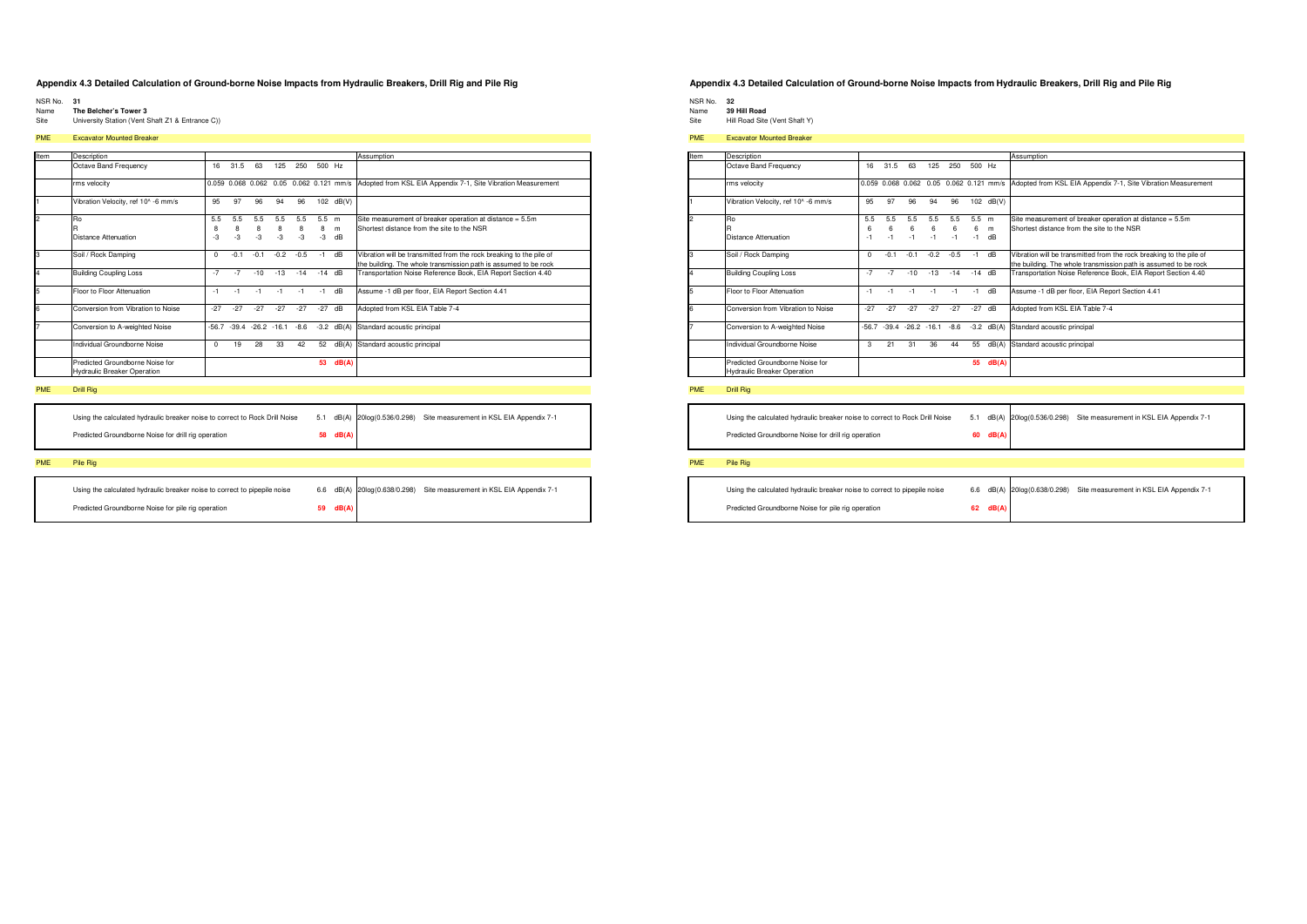- NSR No. 33
- Name Western Court Block 1-4
- Site University Station (Entrance B1)

### PME Excavator Mounted Breaker

| Item | Description                                                           |          |                       |                         |                       |          |                           |                                         | Assumption                                                                                                                             |
|------|-----------------------------------------------------------------------|----------|-----------------------|-------------------------|-----------------------|----------|---------------------------|-----------------------------------------|----------------------------------------------------------------------------------------------------------------------------------------|
|      | Octave Band Frequency                                                 | 16       | 31.5                  | 63                      | 125                   | 250      | 500 Hz                    |                                         |                                                                                                                                        |
|      | rms velocity                                                          |          |                       |                         |                       |          |                           | 0.059 0.068 0.062 0.05 0.062 0.121 mm/s | Adopted from KSL EIA Appendix 7-1, Site Vibration Measurement                                                                          |
|      | Vibration Velocity, ref 10^ -6 mm/s                                   | 95       | 97                    | 96                      | 94                    | 96       | 102                       | dB(V)                                   |                                                                                                                                        |
| l2   | Ro                                                                    | 5.5<br>4 | 5.5<br>$\overline{4}$ | 5.5<br>4                | 5.5<br>$\overline{4}$ | 5.5<br>4 | $5.5$ m<br>$\overline{4}$ | m                                       | Site measurement of breaker operation at distance = 5.5m<br>Shortest distance from the site to the NSR                                 |
|      | Distance Attenuation                                                  | 3        | 3                     | $\overline{\mathbf{3}}$ | 3                     | 3        | 3                         | dB                                      |                                                                                                                                        |
| 3    | Soil / Rock Damping                                                   | U        | $-0.1$                | $-0.1$                  | $-0.2$                | $-0.5$   | $-1$                      | dB                                      | Vibration will be transmitted from the rock breaking to the pile of<br>the building. The whole transmission path is assumed to be rock |
| 14   | <b>Building Coupling Loss</b>                                         | $-7$     | $-7$                  | $-10$                   | $-13$                 | $-14$    | $-14$ dB                  |                                         | Transportation Noise Reference Book, EIA Report Section 4.40                                                                           |
| 5    | Floor to Floor Attenuation                                            | $-1$     | $-1$                  | $-1$                    | $-1$                  | $-1$     | $-1$                      | dB                                      | Assume -1 dB per floor, EIA Report Section 4.41                                                                                        |
| 6    | Conversion from Vibration to Noise                                    | $-27$    | $-27$                 | $-27$                   | $-27$                 | $-27$    | $-27$                     | dB                                      | Adopted from KSL EIA Table 7-4                                                                                                         |
|      | Conversion to A-weighted Noise                                        | $-56.7$  | $-39.4$               | $-26.2 - 16.1$          |                       | $-8.6$   | $-3.2$                    | dB(A)                                   | Standard acoustic principal                                                                                                            |
|      | Individual Groundborne Noise                                          | 6        | 25                    | 34                      | 40                    | 48       | 58                        | dB(A)                                   | Standard acoustic principal                                                                                                            |
|      | Predicted Groundborne Noise for<br><b>Hydraulic Breaker Operation</b> |          |                       |                         |                       |          | 59                        | dB(A)                                   |                                                                                                                                        |

### PME Drill Rig

| Using the calculated hydraulic breaker noise to correct to Rock Drill Noise |          | 5.1 dB(A) 20log(0.536/0.298) | Site measurement in KSL EIA Appendix 7-1 |
|-----------------------------------------------------------------------------|----------|------------------------------|------------------------------------------|
| Predicted Groundborne Noise for drill rig operation                         | 64 dB(A) |                              |                                          |
|                                                                             |          |                              |                                          |

### PME Pile Rig

| Using the calculated hydraulic breaker noise to correct to pipepile noise |    |       | 6.6 dB(A) 20log(0.638/0.298) Site measurement in KSL EIA Appendix 7-1 |
|---------------------------------------------------------------------------|----|-------|-----------------------------------------------------------------------|
| Predicted Groundborne Noise for pile rig operation                        | 65 | dB(A) |                                                                       |

### Appendix 4.3 Detailed Calculation of Ground-borne Noise Impacts from Hydraulic Breakers, Drill Rig and Pile Rig

- NSR No. 33a<br>Name The Kadoorie Biological Science building<br>Site University (Entracne A)
- 

### PME Excavator Mounted Breaker

| Item           | Description                                                           |                 |                     |                 |                 |                   |                     |              | Assumption                                                                                                                             |
|----------------|-----------------------------------------------------------------------|-----------------|---------------------|-----------------|-----------------|-------------------|---------------------|--------------|----------------------------------------------------------------------------------------------------------------------------------------|
|                | Octave Band Frequency                                                 | 16              | 31.5                | 63              | 125             | 250               | 500 Hz              |              |                                                                                                                                        |
|                | rms velocity                                                          |                 |                     |                 |                 |                   |                     |              | 0.059 0.068 0.062 0.05 0.062 0.121 mm/s Adopted from KSL EIA Appendix 7-1, Site Vibration Measurement                                  |
| ł1             | Vibration Velocity, ref 10^ -6 mm/s                                   | 95              | 97                  | 96              | 94              | 96                | 102                 | dB(V)        |                                                                                                                                        |
| $\overline{2}$ | Ro<br>Distance Attenuation                                            | 5.5<br>11<br>-6 | 5.5<br>11           | 5.5<br>11<br>-6 | 5.5<br>11<br>-6 | 5.5<br>11<br>$-6$ | $5.5$ m<br>11<br>-6 | m<br>dB      | Site measurement of breaker operation at distance = 5.5m<br>Shortest distance from the site to the NSR                                 |
| 3              | Soil / Rock Damping                                                   | $\Omega$        | $-0.1$              | $-0.1$          | $-0.2$          | $-0.5$            | $-1$                | dB           | Vibration will be transmitted from the rock breaking to the pile of<br>the building. The whole transmission path is assumed to be rock |
| 4              | <b>Building Coupling Loss</b>                                         | $-7$            | $-7$                | $-10$           | $-13$           | $-14$             | $-14$ dB            |              | Transportation Noise Reference Book, EIA Report Section 4.40                                                                           |
| 5              | Floor to Floor Attenuation                                            | $-1$            | - 1                 | $-1$            |                 | $-1$              | $-1$                | dB           | Assume -1 dB per floor, EIA Report Section 4.41                                                                                        |
| 6              | Conversion from Vibration to Noise                                    | $-27$           | $-27$               | $-27$           | $-27$           | $-27$             | $-27$               | dB           | Adopted from KSL EIA Table 7-4                                                                                                         |
| 7              | Conversion to A-weighted Noise                                        | $-56.7$         | $-39.4 -26.2 -16.1$ |                 |                 | $-8.6$            |                     | $-3.2$ dB(A) | Standard acoustic principal                                                                                                            |
|                | Individual Groundborne Noise                                          | -2              | 16                  | 26              | 31              | 39                | 49                  | dB(A)        | Standard acoustic principal                                                                                                            |
|                | Predicted Groundborne Noise for<br><b>Hydraulic Breaker Operation</b> |                 |                     |                 |                 |                   | 50                  | dB(A)        |                                                                                                                                        |

### PME Drill Rig

5.1 dB(A) 20log(0.536/0.298) Site measurement in KSL EIA Appendix 7-1 Using the calculated hydraulic breaker noise to correct to Rock Drill Noise Predicted Groundborne Noise for drill rig operation 55 dB(A

| Using the calculated hydraulic breaker noise to correct to pipepile noise |          | 6.6 dB(A) 20log(0.638/0.298) Site measurement in KSL EIA Appendix 7-1 |
|---------------------------------------------------------------------------|----------|-----------------------------------------------------------------------|
| Predicted Groundborne Noise for pile rig operation                        | 56 dB(A) |                                                                       |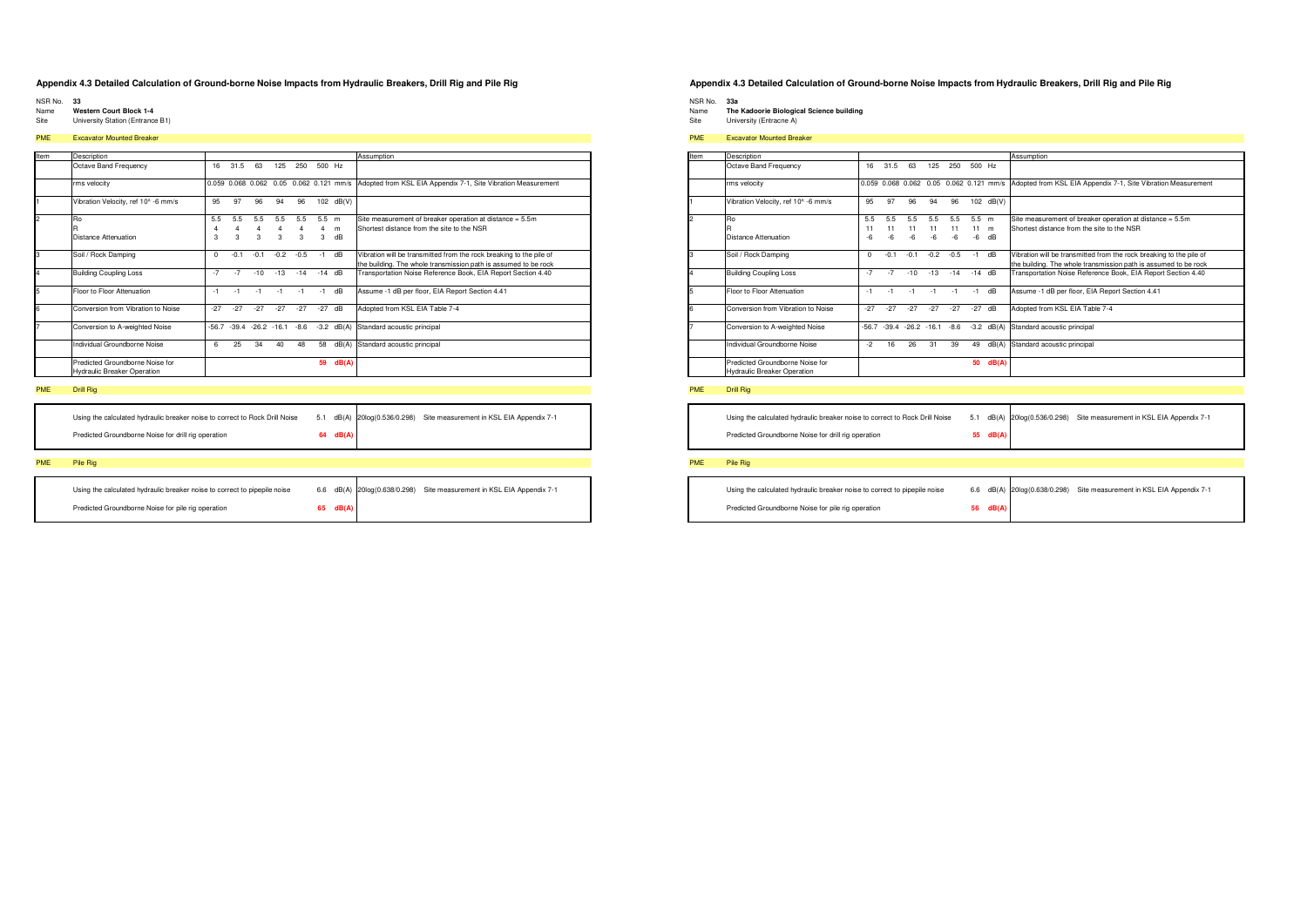- 
- NSR No. 34<br>Name Kiu Shing Building<br>Site Sai Ying Pun Station (Entrance B3)
- 

### PME Excavator Mounted Breaker

| Item          | Description                                                           |          |          |                     |          |          |              |       | Assumption                                                                                                                             |
|---------------|-----------------------------------------------------------------------|----------|----------|---------------------|----------|----------|--------------|-------|----------------------------------------------------------------------------------------------------------------------------------------|
|               | Octave Band Frequency                                                 | 16       | 31.5     | 63                  | 125      | 250      | 500 Hz       |       |                                                                                                                                        |
|               | rms velocity                                                          |          |          |                     |          |          |              |       | 0.059 0.068 0.062 0.05 0.062 0.121 mm/s Adopted from KSL EIA Appendix 7-1, Site Vibration Measurement                                  |
|               | Vibration Velocity, ref 10^ -6 mm/s                                   | 95       | 97       | 96                  | 94       | 96       | 102          | dB(V) |                                                                                                                                        |
| $\mathcal{P}$ | Ro<br>R                                                               | 5.5<br>6 | 5.5<br>6 | 5.5<br>6            | 5.5<br>6 | 5.5<br>6 | $5.5$ m<br>6 | m     | Site measurement of breaker operation at distance = 5.5m<br>Shortest distance from the site to the NSR                                 |
|               | Distance Attenuation                                                  | $-1$     | $-1$     | $-1$                | $-1$     | $-1$     | $-1$         | dB    |                                                                                                                                        |
| 3             | Soil / Rock Damping                                                   | $\Omega$ | $-0.1$   | $-0.1$              | $-0.2$   | $-0.5$   | $-1$         | dB    | Vibration will be transmitted from the rock breaking to the pile of<br>the building. The whole transmission path is assumed to be rock |
| 4             | <b>Building Coupling Loss</b>                                         | $-7$     | $-7$     | $-10$               | $-13$    | $-14$    | $-14$        | dB    | Transportation Noise Reference Book, EIA Report Section 4.40                                                                           |
| 5             | Floor to Floor Attenuation                                            | $-1$     | $-1$     | $-1$                | $-1$     | $-1$     | $-1$         | dB    | Assume -1 dB per floor, EIA Report Section 4.41                                                                                        |
| 6             | Conversion from Vibration to Noise                                    | $-27$    | $-27$    | $-27$               | $-27$    | $-27$    | $-27$        | dB    | Adopted from KSL EIA Table 7-4                                                                                                         |
|               | Conversion to A-weighted Noise                                        | $-56.7$  |          | $-39.4 -26.2 -16.1$ |          | $-8.6$   | $-3.2$       | dB(A) | Standard acoustic principal                                                                                                            |
|               | Individual Groundborne Noise                                          | 3        | 21       | 31                  | 36       | 44       | 55           | dB(A) | Standard acoustic principal                                                                                                            |
|               | Predicted Groundborne Noise for<br><b>Hydraulic Breaker Operation</b> |          |          |                     |          |          | 55           | dB(A) |                                                                                                                                        |

### PME Drill Rig

| Using the calculated hydraulic breaker noise to correct to Rock Drill Noise |              | 5.1 dB(A) 20log(0.536/0.298) | Site measurement in KSL EIA Appendix 7-1 |
|-----------------------------------------------------------------------------|--------------|------------------------------|------------------------------------------|
| Predicted Groundborne Noise for drill rig operation                         | $60$ $dB(A)$ |                              |                                          |
|                                                                             |              |                              |                                          |

### **PME** Pile Rig

| Using the calculated hydraulic breaker noise to correct to pipepile noise |    |       | 6.6 dB(A) 20log(0.638/0.298) Site measurement in KSL EIA Appendix 7-1 |
|---------------------------------------------------------------------------|----|-------|-----------------------------------------------------------------------|
| Predicted Groundborne Noise for pile rig operation                        | 62 | dB(A) |                                                                       |

### Appendix 4.3 Detailed Calculation of Ground-borne Noise Impacts from Hydraulic Breakers, Drill Rig and Pile Rig

NSR No. 35<br>Name Bon-Point

Site Sai Ying Pun Station (Vent Shaft Z & Entrance C)

### **PME** Excavator Mounted Breaker

| Item           | Description                                                           |          |         |                |        |        |          |                                         | Assumption                                                                                                                             |
|----------------|-----------------------------------------------------------------------|----------|---------|----------------|--------|--------|----------|-----------------------------------------|----------------------------------------------------------------------------------------------------------------------------------------|
|                | Octave Band Frequency                                                 | 16       | 31.5    | 63             | 125    | 250    | 500 Hz   |                                         |                                                                                                                                        |
|                | rms velocity                                                          |          |         |                |        |        |          | 0.059 0.068 0.062 0.05 0.062 0.121 mm/s | Adopted from KSL EIA Appendix 7-1, Site Vibration Measurement                                                                          |
| ł1             | Vibration Velocity, ref 10^ -6 mm/s                                   | 95       | 97      | 96             | 94     | 96     | 102      | dB(V)                                   |                                                                                                                                        |
| $\overline{2}$ | Ro                                                                    | 5.5      | 5.5     | 5.5            | 5.5    | 5.5    | $5.5$ m  |                                         | Site measurement of breaker operation at distance = 5.5m                                                                               |
|                |                                                                       | 6        | 6       | 6              | 6      | 6      | 6        | m                                       | Shortest distance from the site to the NSR                                                                                             |
|                | Distance Attenuation                                                  | $-1$     | $-1$    | $-1$           | $-1$   | $-1$   | $-1$     | dB                                      |                                                                                                                                        |
| 3              | Soil / Rock Damping                                                   | $\Omega$ | $-0.1$  | $-0.1$         | $-0.2$ | $-0.5$ | $-1$     | dB                                      | Vibration will be transmitted from the rock breaking to the pile of<br>the building. The whole transmission path is assumed to be rock |
| 4              | <b>Building Coupling Loss</b>                                         | $-7$     | $-7$    | $-10$          | $-13$  | $-14$  | $-14$ dB |                                         | Transportation Noise Reference Book, EIA Report Section 4.40                                                                           |
| 5              | Floor to Floor Attenuation                                            | $-1$     | - 1     | $-1$           |        | $-1$   | $-1$     | dB                                      | Assume -1 dB per floor, EIA Report Section 4.41                                                                                        |
| 6              | Conversion from Vibration to Noise                                    | $-27$    | $-27$   | $-27$          | $-27$  | $-27$  | $-27$    | dB                                      | Adopted from KSL EIA Table 7-4                                                                                                         |
| 7              | Conversion to A-weighted Noise                                        | $-56.7$  | $-39.4$ | $-26.2 - 16.1$ |        | $-8.6$ | $-3.2$   | dB(A)                                   | Standard acoustic principal                                                                                                            |
|                | Individual Groundborne Noise                                          | 3        | 21      | 31             | 36     | 44     | 55       | dB(A)                                   | Standard acoustic principal                                                                                                            |
|                | Predicted Groundborne Noise for<br><b>Hydraulic Breaker Operation</b> |          |         |                |        |        | 55       | dB(A)                                   |                                                                                                                                        |

### PME Drill Rig

Using the calculated hydraulic breaker noise to correct to Rock Drill Noise 5.1 dB(A) 20log(0.536/0.298) Site measurement in KSL EIA Appendix 7-1 Predicted Groundborne Noise for drill rig operation 60 dB(A

| Using the calculated hydraulic breaker noise to correct to pipepile noise |          | 6.6 dB(A) 20log(0.638/0.298) | Site measurement in KSL EIA Appendix 7-1 |
|---------------------------------------------------------------------------|----------|------------------------------|------------------------------------------|
| Predicted Groundborne Noise for pile rig operation                        | 62 dB(A) |                              |                                          |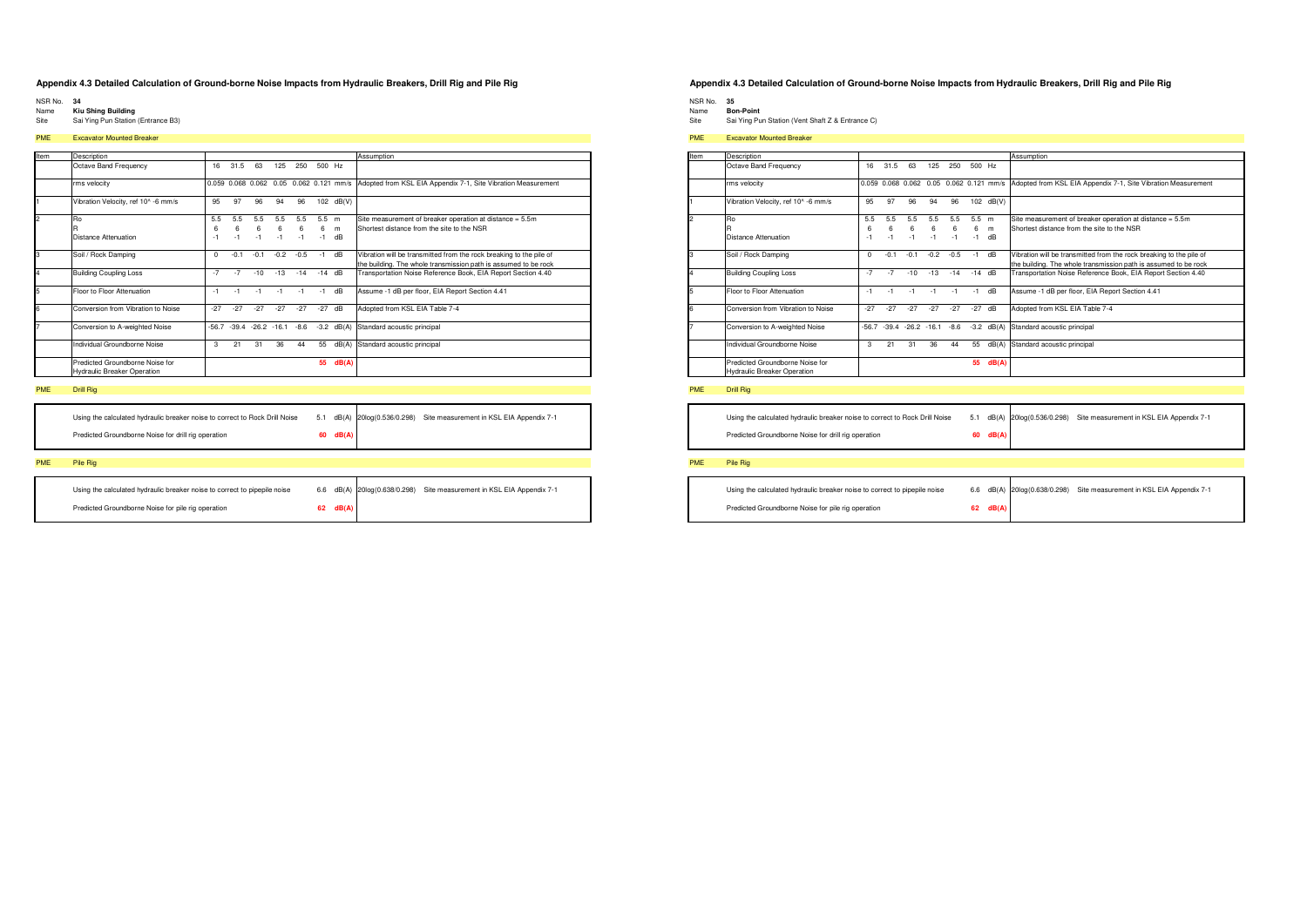- NSR No. 36
- Name<sup>1</sup> Queen's Hotel Site Sai Ying Pun Station (Vent Shaft Y and Entrance A1 & A2)

### **PME** Excavator Mounted Breaker

| Item           | Description                                                           |         |         |                |        |        |          |                                         | Assumption                                                                                                                             |
|----------------|-----------------------------------------------------------------------|---------|---------|----------------|--------|--------|----------|-----------------------------------------|----------------------------------------------------------------------------------------------------------------------------------------|
|                | Octave Band Frequency                                                 | 16      | 31.5    | 63             | 125    | 250    | 500 Hz   |                                         |                                                                                                                                        |
|                | rms velocity                                                          |         |         |                |        |        |          | 0.059 0.068 0.062 0.05 0.062 0.121 mm/s | Adopted from KSL EIA Appendix 7-1, Site Vibration Measurement                                                                          |
|                | Vibration Velocity, ref 10^ -6 mm/s                                   | 95      | 97      | 96             | 94     | 96     | 102      | dB(V)                                   |                                                                                                                                        |
| $\overline{2}$ | Ro                                                                    | 5.5     | 5.5     | 5.5            | 5.5    | 5.5    | 5.5      | m                                       | Site measurement of breaker operation at distance = 5.5m                                                                               |
|                |                                                                       | 6       | 6       | 6              | 6      | 6      | 6        | m                                       | Shortest distance from the site to the NSR                                                                                             |
|                | Distance Attenuation                                                  | $-1$    | $-1$    | $-1$           | $-1$   | $-1$   | $-1$     | dB                                      |                                                                                                                                        |
| 3              | Soil / Rock Damping                                                   | 0       | $-0.1$  | $-0.1$         | $-0.2$ | $-0.5$ | $-1$     | dB                                      | Vibration will be transmitted from the rock breaking to the pile of<br>the building. The whole transmission path is assumed to be rock |
| I4             | <b>Building Coupling Loss</b>                                         | $-7$    | $-7$    | $-10$          | $-13$  | $-14$  | $-14$ dB |                                         | Transportation Noise Reference Book, EIA Report Section 4.40                                                                           |
| 5              | Floor to Floor Attenuation                                            | $-1$    | $-1$    | $-1$           | $-1$   | -1     | $-1$     | dB                                      | Assume -1 dB per floor, EIA Report Section 4.41                                                                                        |
| 6              | Conversion from Vibration to Noise                                    | $-27$   | $-27$   | $-27$          | $-27$  | $-27$  | $-27$    | dB                                      | Adopted from KSL EIA Table 7-4                                                                                                         |
|                | Conversion to A-weighted Noise                                        | $-56.7$ | $-39.4$ | $-26.2 - 16.1$ |        | $-8.6$ | $-3.2$   | dB(A)                                   | Standard acoustic principal                                                                                                            |
|                | Individual Groundborne Noise                                          | 3       | 21      | 31             | 36     | 44     | 55       | dB(A)                                   | Standard acoustic principal                                                                                                            |
|                | Predicted Groundborne Noise for<br><b>Hydraulic Breaker Operation</b> |         |         |                |        |        | 55       | dB(A)                                   |                                                                                                                                        |

### PME Drill Rig

| Using the calculated hydraulic breaker noise to correct to Rock Drill Noise |            | 5.1 dB(A) 20log(0.536/0.298) Site measurement in KSL EIA Appendix 7-1 |
|-----------------------------------------------------------------------------|------------|-----------------------------------------------------------------------|
| Predicted Groundborne Noise for drill rig operation                         | $60$ dB(A) |                                                                       |
|                                                                             |            |                                                                       |

### PME Pile Rig

| Using the calculated hydraulic breaker noise to correct to pipepile noise |    |       | 6.6 dB(A) 20log(0.638/0.298) Site measurement in KSL EIA Appendix 7-1 |
|---------------------------------------------------------------------------|----|-------|-----------------------------------------------------------------------|
| Predicted Groundborne Noise for pile rig operation                        | 62 | dB(A) |                                                                       |

### Appendix 4.3 Detailed Calculation of Ground-borne Noise Impacts from Hydraulic Breakers, Drill Rig and Pile Rig

NSR No. 37

- o.<br>College View Mansion<br>Sai Ying Pun Station (High Street Site) Name Site
- 

### **PME** Excavator Mounted Breaker

| Item           | Description                                                           |                |                  |                     |                  |                  |                      |           | Assumption                                                                                                                             |
|----------------|-----------------------------------------------------------------------|----------------|------------------|---------------------|------------------|------------------|----------------------|-----------|----------------------------------------------------------------------------------------------------------------------------------------|
|                | Octave Band Frequency                                                 | 16             | 31.5             | 63                  | 125              | 250              | 500 Hz               |           |                                                                                                                                        |
|                | rms velocity                                                          |                |                  |                     |                  |                  |                      |           | 0.059 0.068 0.062 0.05 0.062 0.121 mm/s Adopted from KSL EIA Appendix 7-1, Site Vibration Measurement                                  |
| H.             | Vibration Velocity, ref 10^ -6 mm/s                                   | 95             | 97               | 96                  | 94               | 96               |                      | 102 dB(V) |                                                                                                                                        |
| $\overline{2}$ | Ro<br>Distance Attenuation                                            | 5.5<br>6<br>-1 | 5.5<br>6<br>$-1$ | 5.5<br>6<br>$-1$    | 5.5<br>6<br>$-1$ | 5.5<br>6<br>$-1$ | $5.5$ m<br>6<br>$-1$ | m<br>dB   | Site measurement of breaker operation at distance = 5.5m<br>Shortest distance from the site to the NSR                                 |
| 3              | Soil / Rock Damping                                                   | $\Omega$       | $-0.1$           | $-0.1$              | $-0.2$           | $-0.5$           | $-1$                 | dB        | Vibration will be transmitted from the rock breaking to the pile of<br>the building. The whole transmission path is assumed to be rock |
| 4              | <b>Building Coupling Loss</b>                                         | $-7$           | $-7$             | $-10$               | $-13$            | $-14$            | $-14$ dB             |           | Transportation Noise Reference Book, EIA Report Section 4.40                                                                           |
| 5              | Floor to Floor Attenuation                                            | $-1$           | $-1$             | $-1$                | $-1$             | $-1$             | $-1$                 | dB        | Assume -1 dB per floor, EIA Report Section 4.41                                                                                        |
| 6              | Conversion from Vibration to Noise                                    | $-27$          | $-27$            | $-27$               | $-27$            | $-27$            | $-27$                | dB        | Adopted from KSL EIA Table 7-4                                                                                                         |
| 7              | Conversion to A-weighted Noise                                        | $-56.7$        |                  | $-39.4 -26.2 -16.1$ |                  | $-8.6$           | $-3.2$               | dB(A)     | Standard acoustic principal                                                                                                            |
|                | Individual Groundborne Noise                                          | 3              | 21               | 31                  | 36               | 44               | 55                   | dB(A)     | Standard acoustic principal                                                                                                            |
|                | Predicted Groundborne Noise for<br><b>Hydraulic Breaker Operation</b> |                |                  |                     |                  |                  | 55                   | dB(A)     |                                                                                                                                        |

### PME Drill Rig

Using the calculated hydraulic breaker noise to correct to Rock Drill Noise 5.1 dB(A) 20log(0.536/0.298) Site measurement in KSL EIA Appendix 7-1 Predicted Groundborne Noise for drill rig operation 60 dB(A

| Using the calculated hydraulic breaker noise to correct to pipepile noise |          | 6.6 dB(A) 20log(0.638/0.298) | Site measurement in KSL EIA Appendix 7-1 |
|---------------------------------------------------------------------------|----------|------------------------------|------------------------------------------|
| Predicted Groundborne Noise for pile rig operation                        | 62 dB(A) |                              |                                          |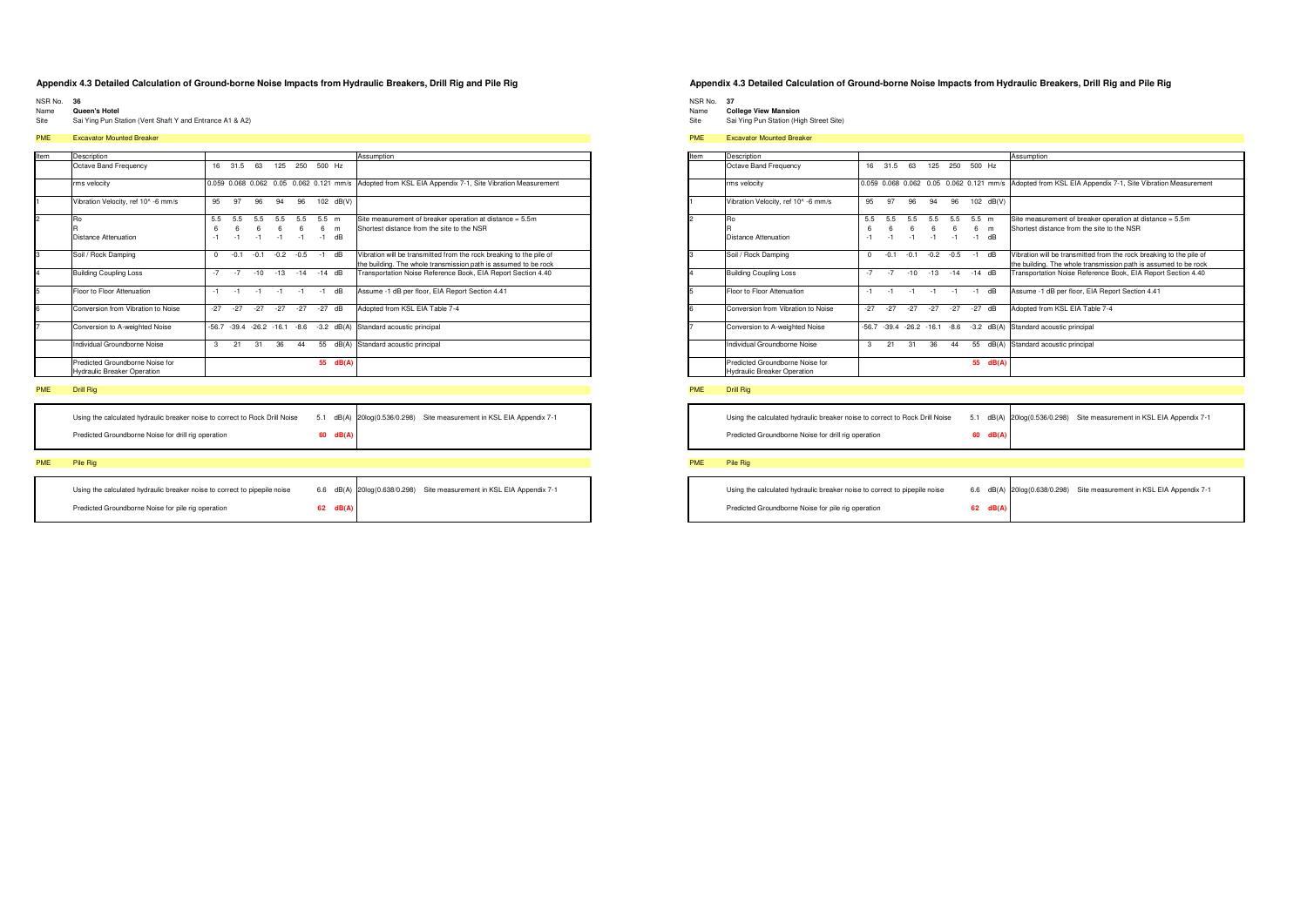- 
- Station UNI NSR No. **31**
- Name **The Belcher's (Block 5)**<br>Site Adit to Entrance C2

### PME Excavator Mounted Breaker

| Item | Description                                                           |          |          |                     |          |          |          |           | Assumption                                                                                                                             |
|------|-----------------------------------------------------------------------|----------|----------|---------------------|----------|----------|----------|-----------|----------------------------------------------------------------------------------------------------------------------------------------|
|      | Octave Band Frequency                                                 | 16       | 31.5     | 63                  | 125      | 250      | 500 Hz   |           |                                                                                                                                        |
|      | rms velocity                                                          |          |          |                     |          |          |          |           | 0.059 0.068 0.062 0.05 0.062 0.121 mm/s Adopted from KSL EIA Appendix 7-1, Site Vibration Measurement                                  |
|      | Vibration Velocity, ref 10^-6 mm/s                                    | 95       | 97       | 96                  | 94       | 96       |          | 102 dB(V) |                                                                                                                                        |
|      | Ro                                                                    | 5.5      | 5.5      | 5.5                 | 5.5      | 5.5      | 5.5      | m         | Site measurement of breaker operation at distance = 5.5m                                                                               |
|      | R                                                                     | 45       | 45       | 45                  | 45       | 45       | 45       | m         | Distance from the adit to the NSR                                                                                                      |
|      | <b>Distance Attenuation</b>                                           | $-18$    | $-18$    | $-18$               | $-18$    | $-18$    | $-18$    | dB        |                                                                                                                                        |
|      | Soil / Rock Damping                                                   | $\Omega$ | $\Omega$ | $\Omega$            | $\Omega$ | $\Omega$ | $\Omega$ | dB        | Vibration will be transmitted from the rock breaking to the pile of<br>the building. The whole transmission path is assumed to be rock |
|      | <b>Building Coupling Loss</b>                                         | $-7$     | $-7$     | $-10$               | $-13$    | $-14$    | $-14$    | dB        | Transportation Noise Reference Book, EIA Report Section 4.40                                                                           |
|      | Floor to Floor Attenuation                                            | $-1$     | $-1$     | $-1$                | $-1$     | $-1$     | $-1$     | dB        | Assume -1 dB per floor, EIA Report Section 4.41                                                                                        |
|      | Conversion from Vibration to Noise                                    | $-27$    | $-27$    | $-27$               | $-27$    | $-27$    | $-27$    | dB        | Adopted from KSL EIA Table 7-4                                                                                                         |
|      | Conversion to A-weighted Noise                                        | $-56.7$  |          | $-39.4 -26.2 -16.1$ |          | $-8.6$   | $-3.2$   | dB(A)     | Standard acoustic principal                                                                                                            |
|      | Individual Groundborne Noise                                          | $-15$    | 4        | 13                  | 19       | 27       | 38       | dB(A)     | Standard acoustic principal                                                                                                            |
|      | Predicted Groundborne Noise for<br><b>Hydraulic Breaker Operation</b> |          |          |                     |          |          | 39       | dB(A)     |                                                                                                                                        |

## PME Drill Rig

| Using the calculated hydraulic breaker noise to correct to Rock Drill Noise |          | 5.1 dB(A) 20log(0.536/0.298) | Site measurement in KSL EIA Appendix 7-1 |
|-----------------------------------------------------------------------------|----------|------------------------------|------------------------------------------|
| Predicted Groundborne Noise for drill rig operation                         | 44 dB(A) |                              |                                          |

### **Appendix 4.3 Detailed Calculation of Ground-borne Noise Impacts from Hydraulic Breakers and Rock Drill in Adits**

- 
- Station SYP<br>NSR No. **34<br>Name <b>Kiu Shing Building**<br>Site Adit to Entrance B3

# PME Excavator Mounted Breaker

| Item           | Description                                                           |                |          |                        |          |          |            |                  | Assumption                                                                                                                         |
|----------------|-----------------------------------------------------------------------|----------------|----------|------------------------|----------|----------|------------|------------------|------------------------------------------------------------------------------------------------------------------------------------|
|                | Octave Band Frequency                                                 | 16             | 31.5     | 63                     | 125      | 250      | 500 Hz     |                  |                                                                                                                                    |
|                | rms velocity                                                          |                |          | 0.059 0.068 0.062 0.05 |          |          |            | 0.062 0.121 mm/s | Adopted from KSL EIA Appendix 7-1, Site Vibration Measurement                                                                      |
|                | Vibration Velocity, ref 10^-6 mm/s                                    | 95             | 97       | 96                     | 94       | 96       | 102        | dB(V)            |                                                                                                                                    |
| $\overline{2}$ | Ro                                                                    | 5.5            | 5.5      | 5.5                    | 5.5      | 5.5      | 5.5 m      |                  | Site measurement of breaker operation at distance = 5.5m                                                                           |
|                | R                                                                     | $\Omega$       | $\Omega$ | 0                      | $\Omega$ | $\Omega$ | $^{\circ}$ | m                | Distance from the adit to the NSR                                                                                                  |
|                | Distance Attenuation                                                  | 6              | 6        | 6                      | 6        | 6        | 6          | dB               |                                                                                                                                    |
| 3              | Soil / Rock Damping                                                   | $-3.19$        | $-6.27$  | $-12.5 -24.9$          |          | $-40$    | $-40$      | dB               | Vibration will be transmitted from the rock head to the soil and then<br>to the pile of the building (Soil damping distance = 22m) |
| 14             | <b>Building Coupling Loss</b>                                         | $-7$           | $-7$     | $-10$                  | $-13$    | $-14$    | $-14$      | dB               | Transportation Noise Reference Book, EIA Report Section 4.40                                                                       |
| 5              | Floor to Floor Attenuation                                            | $-1$           | $-1$     | $-1$                   | $-1$     | $-1$     | $-1$       | dB               | Assume -1 dB per floor, EIA Report Section 4.41                                                                                    |
| 6              | Conversion from Vibration to Noise                                    | $-27$          | $-27$    | $-27$                  | $-27$    | $-27$    | $-27$      | dB               | Adopted from KSL EIA Table 7-4                                                                                                     |
| 17             | Conversion to A-weighted Noise                                        | $-56.7$        |          | $-39.4 -26.2 -16.1$    |          | $-8.6$   | $-3.2$     | dB(A)            | Standard acoustic principal                                                                                                        |
|                | Individual Groundborne Noise                                          | $\overline{7}$ | 22       | 25                     | 18       | 11       | 22         | dB(A)            | Standard acoustic principal                                                                                                        |
|                | Predicted Groundborne Noise for<br><b>Hydraulic Breaker Operation</b> |                |          |                        |          |          | 29         | dB(A)            |                                                                                                                                    |

| Using the calculated hydraulic breaker noise to correct to Rock Drill Noise | 5.1 |            | dB(A) 20log(0.536/0.298) Site measurement in KSL EIA Appendix 7-1 |
|-----------------------------------------------------------------------------|-----|------------|-------------------------------------------------------------------|
| Predicted Groundborne Noise for drill rig operation                         |     | $34$ dB(A) |                                                                   |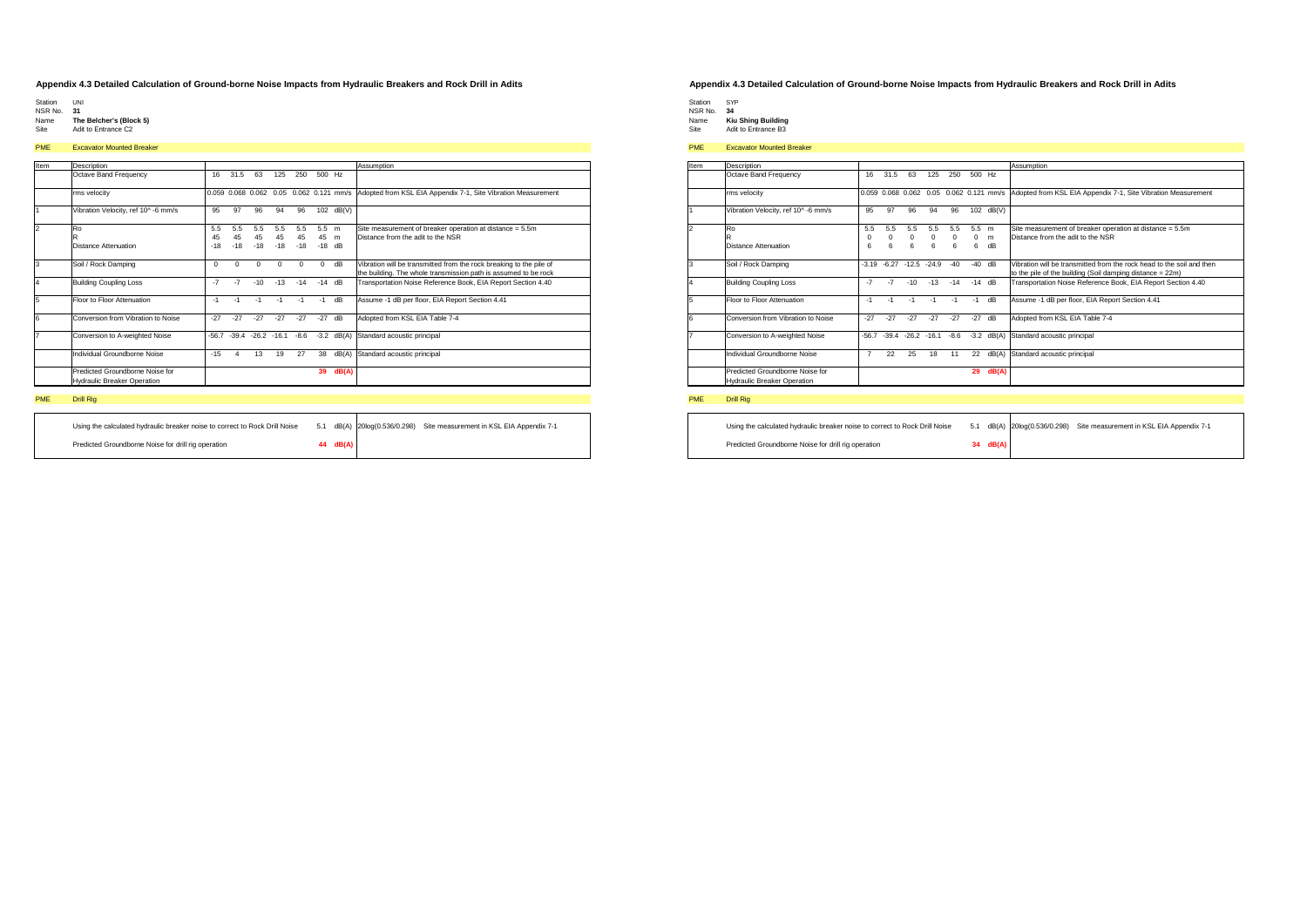- 
- Station SYP NSR No. **36A**
- Name **6-28 Eastern Street** Site Vent Adit

# PME Excavator Mounted Breaker

| Item | Description                                                           |          |          |                          |          |          |          |              | Assumption                                                                                                                             |
|------|-----------------------------------------------------------------------|----------|----------|--------------------------|----------|----------|----------|--------------|----------------------------------------------------------------------------------------------------------------------------------------|
|      | Octave Band Frequency                                                 | 16       | 31.5     | 63                       | 125      | 250      | 500 Hz   |              |                                                                                                                                        |
|      | rms velocity                                                          |          |          |                          |          |          |          |              | 0.059 0.068 0.062 0.05 0.062 0.121 mm/s Adopted from KSL EIA Appendix 7-1, Site Vibration Measurement                                  |
|      | Vibration Velocity, ref 10^-6 mm/s                                    | 95       | 97       | 96                       | 94       | 96       | 102      | dB(V)        |                                                                                                                                        |
|      | Ro                                                                    | 5.5      | 5.5      | 5.5                      | 5.5      | 5.5      | 5.5      | m            | Site measurement of breaker operation at distance = 5.5m                                                                               |
|      | R                                                                     | 20       | 20       | 20                       | 20       | 20       | 20       | m            | Distance from the adit to the NSR                                                                                                      |
|      | Distance Attenuation                                                  | $-11$    | $-11$    | $-11$                    | $-11$    | $-11$    | $-11$ dB |              |                                                                                                                                        |
|      | Soil / Rock Damping                                                   | $\Omega$ | $\Omega$ | $\Omega$                 | $\Omega$ | $\Omega$ | $\Omega$ | dB           | Vibration will be transmitted from the rock breaking to the pile of<br>the building. The whole transmission path is assumed to be rock |
|      | <b>Building Coupling Loss</b>                                         | $-7$     | $-7$     | $-10$                    | $-13$    | $-14$    | $-14$    | dB           | Transportation Noise Reference Book, EIA Report Section 4.40                                                                           |
|      | Floor to Floor Attenuation                                            | $-1$     | $-1$     | $-1$                     | $-1$     | $-1$     | $-1$     | dB           | Assume -1 dB per floor, EIA Report Section 4.41                                                                                        |
|      | Conversion from Vibration to Noise                                    | $-27$    | $-27$    | $-27$                    | $-27$    | $-27$    | $-27$    | dB           | Adopted from KSL EIA Table 7-4                                                                                                         |
|      | Conversion to A-weighted Noise                                        | $-56.7$  |          | $-39.4 -26.2 -16.1 -8.6$ |          |          |          | $-3.2$ dB(A) | Standard acoustic principal                                                                                                            |
|      | Individual Groundborne Noise                                          | -8       | 11       | 20                       | 26       | 34       | 45       | dB(A)        | Standard acoustic principal                                                                                                            |
|      | Predicted Groundborne Noise for<br><b>Hydraulic Breaker Operation</b> |          |          |                          |          |          | 46       | dB(A)        |                                                                                                                                        |

## PME Drill Rig

| Using the calculated hydraulic breaker noise to correct to Rock Drill Noise |          | 5.1 dB(A) 20log(0.536/0.298) Site measurement in KSL EIA Appendix 7-1 |
|-----------------------------------------------------------------------------|----------|-----------------------------------------------------------------------|
| Predicted Groundborne Noise for drill rig operation                         | 51 dB(A) |                                                                       |

### **Appendix 4.3 Detailed Calculation of Ground-borne Noise Impacts from Hydraulic Breakers and Rock Drill in Adits**

Station UNI<br>NSR No. 3**8<br>Name <b>Bowie Court**<br>Site Adit to Entrance A

# PME Excavator Mounted Breaker

| Item           | Description                                                           |          |          |                     |       |          |          |                                         | Assumption                                                          |
|----------------|-----------------------------------------------------------------------|----------|----------|---------------------|-------|----------|----------|-----------------------------------------|---------------------------------------------------------------------|
|                | Octave Band Frequency                                                 | 16       | 31.5     | 63                  | 125   | 250      | 500 Hz   |                                         |                                                                     |
|                | rms velocity                                                          |          |          |                     |       |          |          | 0.059 0.068 0.062 0.05 0.062 0.121 mm/s | Adopted from KSL EIA Appendix 7-1, Site Vibration Measurement       |
|                | Vibration Velocity, ref 10^-6 mm/s                                    | 95       | 97       | 96                  | 94    | 96       |          | 102 dB(V)                               |                                                                     |
| $\overline{2}$ | Ro                                                                    | 5.5      | 5.5      | 5.5                 | 5.5   | 5.5      | 5.5 m    |                                         | Site measurement of breaker operation at distance = 5.5m            |
|                | R                                                                     | 35       | 35       | 35                  | 35    | 35       | 35 m     |                                         | Distance from the adit to the NSR                                   |
|                | Distance Attenuation                                                  | $-16$    | $-16$    | $-16$               | $-16$ | $-16$    | $-16$ dB |                                         |                                                                     |
| 3              | Soil / Rock Damping                                                   | $\Omega$ | $\Omega$ | $\Omega$            | O     | $\Omega$ | $\Omega$ | dB                                      | Vibration will be transmitted from the rock breaking to the pile of |
|                |                                                                       |          |          |                     |       |          |          |                                         | the building. The whole transmission path is assumed to be rock     |
| $\overline{4}$ | <b>Building Coupling Loss</b>                                         | $-7$     | $-7$     | $-10$               | $-13$ | $-14$    | $-14$ dB |                                         | Transportation Noise Reference Book, EIA Report Section 4.40        |
| 5              | Floor to Floor Attenuation                                            | $-1$     | $-1$     | $-1$                | $-1$  | $-1$     | $-1$     | dB                                      | Assume -1 dB per floor, EIA Report Section 4.41                     |
| <b>6</b>       | Conversion from Vibration to Noise                                    | $-27$    | $-27$    | $-27$               | $-27$ | $-27$    | $-27$    | dB                                      | Adopted from KSL EIA Table 7-4                                      |
|                | Conversion to A-weighted Noise                                        | $-56.7$  |          | $-39.4 -26.2 -16.1$ |       | $-8.6$   | $-3.2$   | dB(A)                                   | Standard acoustic principal                                         |
|                | Individual Groundborne Noise                                          | $-12$    | 6        | 16                  | 21    | 29       | 40       | dB(A)                                   | Standard acoustic principal                                         |
|                | Predicted Groundborne Noise for<br><b>Hydraulic Breaker Operation</b> |          |          |                     |       |          | 41       | dB(A)                                   |                                                                     |

| Using the calculated hydraulic breaker noise to correct to Rock Drill Noise | 5.1 |          | dB(A) 20log(0.536/0.298) Site measurement in KSL EIA Appendix 7-1 |
|-----------------------------------------------------------------------------|-----|----------|-------------------------------------------------------------------|
| Predicted Groundborne Noise for drill rig operation                         |     | 46 dB(A) |                                                                   |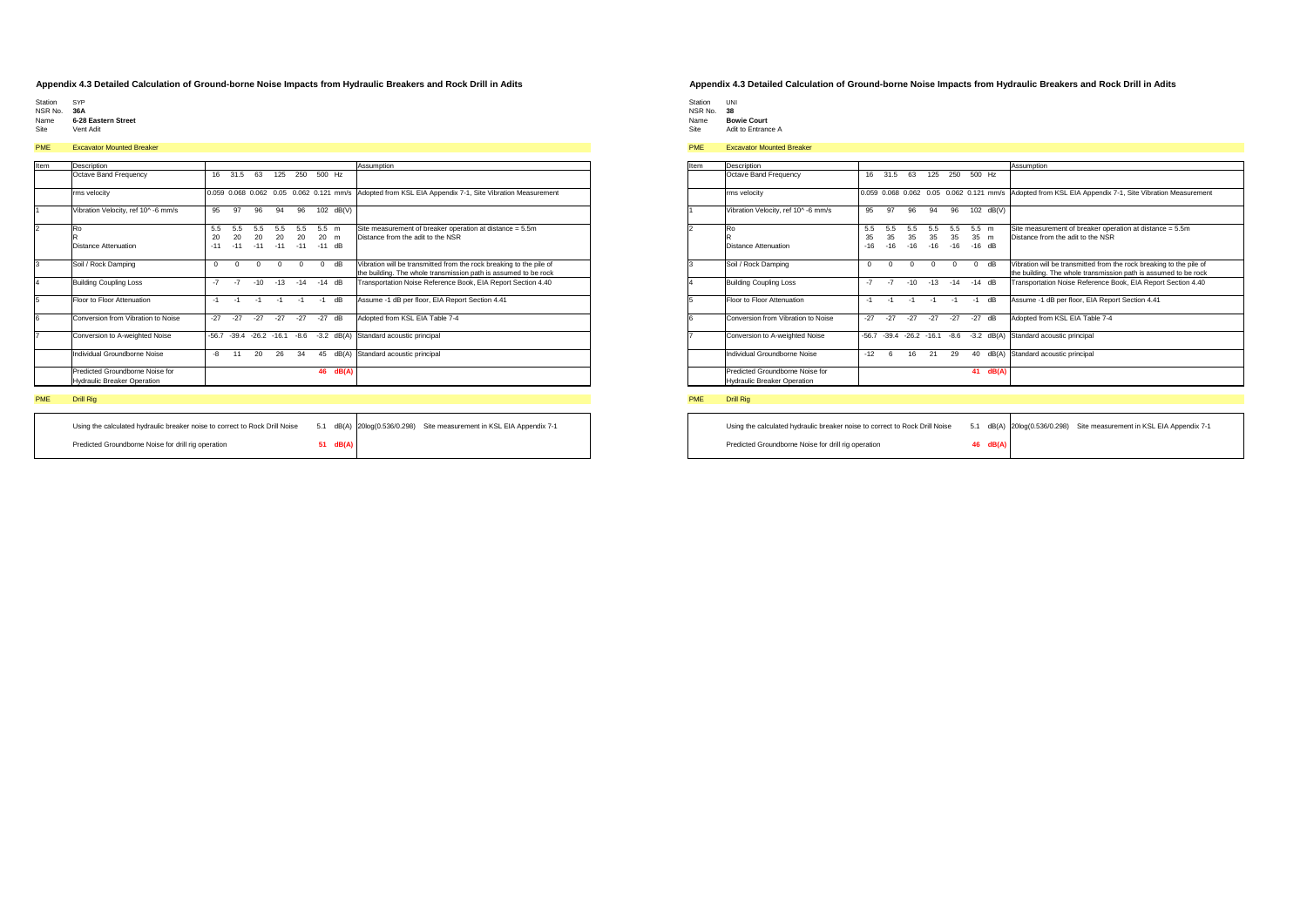- Station UNI NSR No. **39**
- 
- Name **Intelligent Court** Site Adit to Entrance B1

## PME Excavator Mounted Breaker

| Item | Description                                                           |          |          |               |          |          |          |           | Assumption                                                                                                                             |
|------|-----------------------------------------------------------------------|----------|----------|---------------|----------|----------|----------|-----------|----------------------------------------------------------------------------------------------------------------------------------------|
|      | Octave Band Frequency                                                 | 16       | 31.5     | 63            | 125      | 250      | 500 Hz   |           |                                                                                                                                        |
|      | rms velocity                                                          |          |          |               |          |          |          |           | 0.059 0.068 0.062 0.05 0.062 0.121 mm/s Adopted from KSL EIA Appendix 7-1, Site Vibration Measurement                                  |
|      | Vibration Velocity, ref 10^-6 mm/s                                    | 95       | 97       | 96            | 94       | 96       |          | 102 dB(V) |                                                                                                                                        |
|      | Ro                                                                    | 5.5      | 5.5      | 5.5           | 5.5      | 5.5      | 5.5      | m         | Site measurement of breaker operation at distance = 5.5m                                                                               |
|      | R                                                                     | 10       | 10       | 10            | 10       | 10       | 10       | m         | Distance from the adit to the NSR                                                                                                      |
|      | Distance Attenuation                                                  | -5       | $-5$     | $-5$          | -5       | $-5$     | -5       | dB        |                                                                                                                                        |
| 3    | Soil / Rock Damping                                                   | $\Omega$ | $\Omega$ | $\Omega$      | $\Omega$ | $\Omega$ | $\Omega$ | dB        | Vibration will be transmitted from the rock breaking to the pile of<br>the building. The whole transmission path is assumed to be rock |
|      | <b>Building Coupling Loss</b>                                         | $-7$     | $-7$     | $-10$         | $-13$    | $-14$    | $-14$    | dB        | Transportation Noise Reference Book, EIA Report Section 4.40                                                                           |
| 5    | Floor to Floor Attenuation                                            | $-1$     | $-1$     | $-1$          | $-1$     | $-1$     | $-1$     | dB        | Assume -1 dB per floor, EIA Report Section 4.41                                                                                        |
| 6    | Conversion from Vibration to Noise                                    | $-27$    | $-27$    | $-27$         | $-27$    | $-27$    | $-27$    | dB        | Adopted from KSL EIA Table 7-4                                                                                                         |
|      | Conversion to A-weighted Noise                                        | $-56.7$  |          | $-39.4 -26.2$ | $-16.1$  | $-8.6$   | $-3.2$   | dB(A)     | Standard acoustic principal                                                                                                            |
|      | Individual Groundborne Noise                                          | $-1$     | 17       | 26            | 32       | 40       | 51       | dB(A)     | Standard acoustic principal                                                                                                            |
|      | Predicted Groundborne Noise for<br><b>Hydraulic Breaker Operation</b> |          |          |               |          |          | 52       | dB(A)     |                                                                                                                                        |

## PME Drill Rig

| Using the calculated hydraulic breaker noise to correct to Rock Drill Noise |          | 5.1 dB(A) 20log(0.536/0.298) Site measurement in KSL EIA Appendix 7-1 |
|-----------------------------------------------------------------------------|----------|-----------------------------------------------------------------------|
| Predicted Groundborne Noise for drill rig operation                         | 57 dB(A) |                                                                       |

### **Appendix 4.3 Detailed Calculation of Ground-borne Noise Impacts from Hydraulic Breakers and Rock Drill in Adits**

Station UNI<br>NSR No. **40<br>Name Sik On Building**<br>Site Adit to Entrtance B2

## PME Excavator Mounted Breaker

| Item           | <b>Description</b>                 |          |                        |                     |          |          |          |                    | Assumption                                                          |
|----------------|------------------------------------|----------|------------------------|---------------------|----------|----------|----------|--------------------|---------------------------------------------------------------------|
|                | Octave Band Frequency              | 16       | 31.5                   | 63                  | 125      | 250      | 500 Hz   |                    |                                                                     |
|                | rms velocity                       |          | 0.059 0.068 0.062 0.05 |                     |          |          |          | $0.062$ 0.121 mm/s | Adopted from KSL EIA Appendix 7-1, Site Vibration Measurement       |
|                | Vibration Velocity, ref 10^-6 mm/s | 95       | 97                     | 96                  | 94       | 96       | 102      | dB(V)              |                                                                     |
| $\overline{2}$ | Ro                                 | 5.5      | 5.5                    | 5.5                 | 5.5      | 5.5      | 5.5 m    |                    | Site measurement of breaker operation at distance = 5.5m            |
|                | R                                  | 20       | 20                     | 20                  | 20       | 20       | 20       | m                  | Distance from the adit to the NSR                                   |
|                | Distance Attenuation               | $-11$    | $-11$                  | $-11$               | $-11$    | $-11$    | $-11$ dB |                    |                                                                     |
| 3              | Soil / Rock Damping                | $\Omega$ | $\Omega$               | $\Omega$            | $\Omega$ | $\Omega$ | $\Omega$ | dB                 | Vibration will be transmitted from the rock breaking to the pile of |
|                |                                    |          |                        |                     |          |          |          |                    | the building. The whole transmission path is assumed to be rock     |
| $\overline{4}$ | <b>Building Coupling Loss</b>      | $-7$     | $-7$                   | $-10$               | $-13$    | $-14$    | $-14$    | dB                 | Transportation Noise Reference Book, EIA Report Section 4.40        |
| 5              | Floor to Floor Attenuation         | $-1$     | $-1$                   | $-1$                | $-1$     | $-1$     | $-1$     | dB                 | Assume -1 dB per floor, EIA Report Section 4.41                     |
| 6              | Conversion from Vibration to Noise | $-27$    | $-27$                  | $-27$               | $-27$    | $-27$    | $-27$    | dB                 | Adopted from KSL EIA Table 7-4                                      |
| 17             | Conversion to A-weighted Noise     | $-56.7$  |                        | $-39.4 -26.2 -16.1$ |          | $-8.6$   | $-3.2$   | dB(A)              | Standard acoustic principal                                         |
|                | Individual Groundborne Noise       | -8       | 11                     | 20                  | 26       | 34       | 45       | dB(A)              | Standard acoustic principal                                         |
|                | Predicted Groundborne Noise for    |          |                        |                     |          |          | 46       | dB(A)              |                                                                     |
|                | <b>Hydraulic Breaker Operation</b> |          |                        |                     |          |          |          |                    |                                                                     |

| Using the calculated hydraulic breaker noise to correct to Rock Drill Noise | 5.1 |          | dB(A) 20log(0.536/0.298) Site measurement in KSL EIA Appendix 7-1 |
|-----------------------------------------------------------------------------|-----|----------|-------------------------------------------------------------------|
| Predicted Groundborne Noise for drill rig operation                         |     | 51 dB(A) |                                                                   |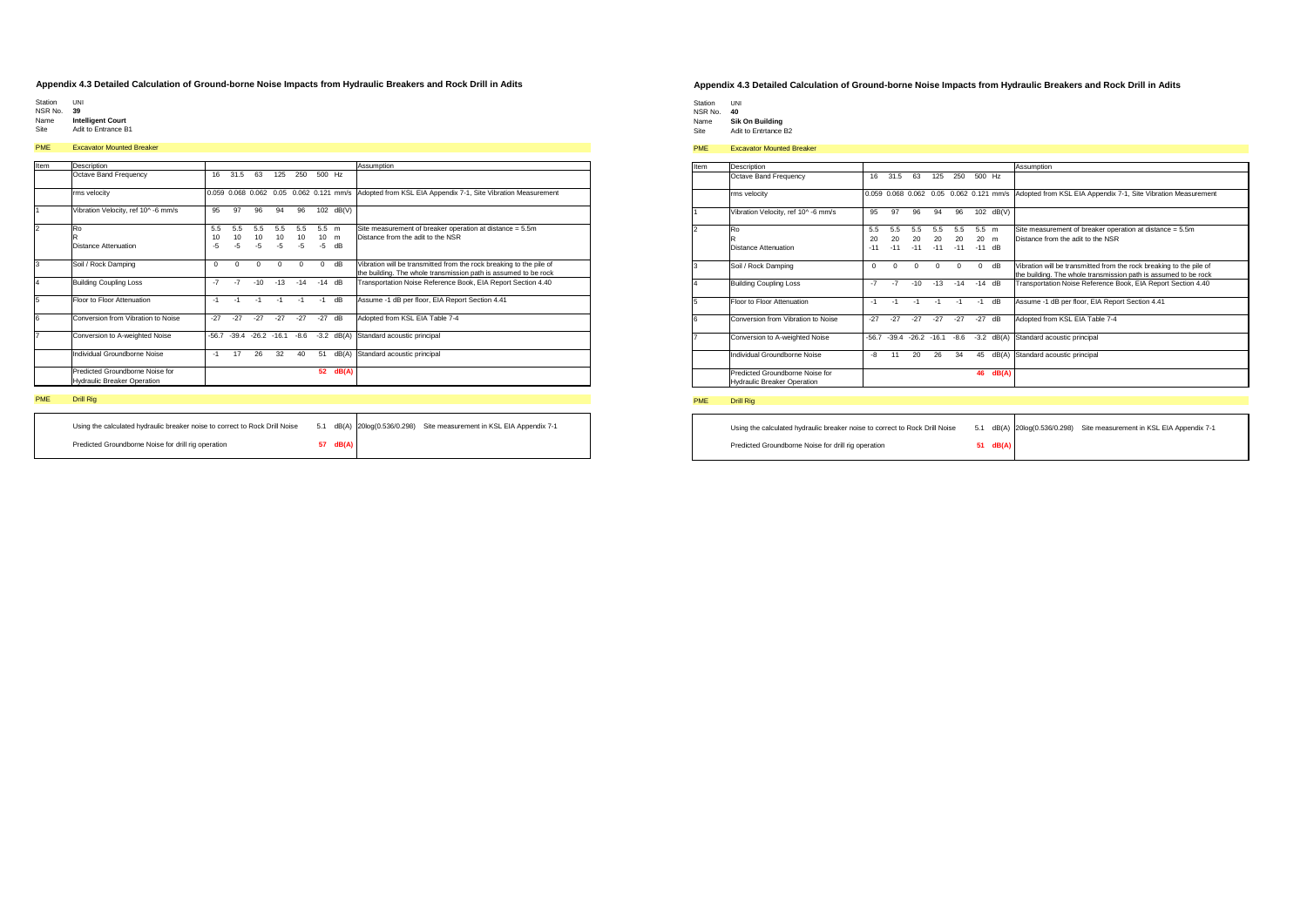- 
- Station UNI NSR No. **41**
- Name **Yick Fung Garden** Site Construction Adit

# PME Excavator Mounted Breaker

| Item | Description                                                           |          |          |                     |          |          |          |       | Assumption                                                                                            |
|------|-----------------------------------------------------------------------|----------|----------|---------------------|----------|----------|----------|-------|-------------------------------------------------------------------------------------------------------|
|      | Octave Band Frequency                                                 | 16       | 31.5     | 63                  | 125      | 250      | 500 Hz   |       |                                                                                                       |
|      | rms velocity                                                          |          |          |                     |          |          |          |       | 0.059 0.068 0.062 0.05 0.062 0.121 mm/s Adopted from KSL EIA Appendix 7-1, Site Vibration Measurement |
|      | Vibration Velocity, ref 10^-6 mm/s                                    | 95       | 97       | 96                  | 94       | 96       | 102      | dB(V) |                                                                                                       |
|      | Ro                                                                    | 5.5      | 5.5      | 5.5                 | 5.5      | 5.5      | 5.5      | m     | Site measurement of breaker operation at distance = 5.5m                                              |
|      | R                                                                     | 20       | 20       | 20                  | 20       | 20       | 20       | m     | Distance from the adit to the NSR                                                                     |
|      | Distance Attenuation                                                  | $-11$    | $-11$    | $-11$               | $-11$    | $-11$    | $-11$    | dB    |                                                                                                       |
|      | Soil / Rock Damping                                                   | $\Omega$ | $\Omega$ | $\Omega$            | $\Omega$ | $\Omega$ | $\Omega$ | dB    | Vibration will be transmitted from the rock breaking to the pile of                                   |
|      |                                                                       |          |          |                     |          |          |          |       | the building. The whole transmission path is assumed to be rock                                       |
|      | <b>Building Coupling Loss</b>                                         | $-7$     | $-7$     | $-10$               | $-13$    | $-14$    | $-14$    | dB    | Transportation Noise Reference Book, EIA Report Section 4.40                                          |
|      | Floor to Floor Attenuation                                            | $-1$     | $-1$     | $-1$                | $-1$     | $-1$     | $-1$     | dB    | Assume -1 dB per floor, EIA Report Section 4.41                                                       |
|      | Conversion from Vibration to Noise                                    | $-27$    | $-27$    | $-27$               | $-27$    | $-27$    | $-27$    | dB    | Adopted from KSL EIA Table 7-4                                                                        |
|      | Conversion to A-weighted Noise                                        | $-56.7$  |          | $-39.4 -26.2 -16.1$ |          | $-8.6$   | $-3.2$   | dB(A) | Standard acoustic principal                                                                           |
|      | Individual Groundborne Noise                                          | $-8$     | 11       | 20                  | 26       | 34       | 45       | dB(A) | Standard acoustic principal                                                                           |
|      | Predicted Groundborne Noise for<br><b>Hydraulic Breaker Operation</b> |          |          |                     |          |          | 46       | dB(A) |                                                                                                       |

## PME Drill Rig

| Using the calculated hydraulic breaker noise to correct to Rock Drill Noise |          | 5.1 dB(A) 20log(0.536/0.298) Site measurement in KSL EIA Appendix 7-1 |
|-----------------------------------------------------------------------------|----------|-----------------------------------------------------------------------|
| Predicted Groundborne Noise for drill rig operation                         | 51 dB(A) |                                                                       |

### **Appendix 4.3 Detailed Calculation of Ground-borne Noise Impacts from Hydraulic Breakers and Rock Drill in Adits**

| Station | I INI |
|---------|-------|
| NSR No  | 42    |

- 
- Name **Wing Fu Lau** Site Vent Adit (YS-Y)

# PME Excavator Mounted Breaker

| Item           | Description                                                           |          |          |                     |       |          |          |                                         | Assumption                                                          |
|----------------|-----------------------------------------------------------------------|----------|----------|---------------------|-------|----------|----------|-----------------------------------------|---------------------------------------------------------------------|
|                | Octave Band Frequency                                                 | 16       | 31.5     | 63                  | 125   | 250      | 500 Hz   |                                         |                                                                     |
|                | rms velocity                                                          |          |          |                     |       |          |          | 0.059 0.068 0.062 0.05 0.062 0.121 mm/s | Adopted from KSL EIA Appendix 7-1, Site Vibration Measurement       |
| $\overline{1}$ | Vibration Velocity, ref 10^-6 mm/s                                    | 95       | 97       | 96                  | 94    | 96       |          | 102 dB(V)                               |                                                                     |
| $\overline{2}$ | Ro                                                                    | 5.5      | 5.5      | 5.5                 | 5.5   | 5.5      | 5.5 m    |                                         | Site measurement of breaker operation at distance = 5.5m            |
|                | R                                                                     | 20       | 20       | 20                  | 20    | 20       | 20       | m                                       | Distance from the adit to the NSR                                   |
|                | Distance Attenuation                                                  | $-11$    | $-11$    | $-11$               | $-11$ | $-11$    | $-11$ dB |                                         |                                                                     |
| 3              | Soil / Rock Damping                                                   | $\Omega$ | $\Omega$ | $\Omega$            | O     | $\Omega$ | $\Omega$ | dB                                      | Vibration will be transmitted from the rock breaking to the pile of |
|                |                                                                       |          |          |                     |       |          |          |                                         | the building. The whole transmission path is assumed to be rock     |
| 4              | <b>Building Coupling Loss</b>                                         | $-7$     | $-7$     | $-10$               | $-13$ | $-14$    | $-14$ dB |                                         | Transportation Noise Reference Book, EIA Report Section 4.40        |
| 5              | Floor to Floor Attenuation                                            | $-1$     | $-1$     | $-1$                | $-1$  | $-1$     | $-1$     | dB                                      | Assume -1 dB per floor, EIA Report Section 4.41                     |
| 6              | Conversion from Vibration to Noise                                    | $-27$    | $-27$    | $-27$               | $-27$ | $-27$    | $-27$    | dB                                      | Adopted from KSL EIA Table 7-4                                      |
| 7              | Conversion to A-weighted Noise                                        | $-56.7$  |          | $-39.4 -26.2 -16.1$ |       | $-8.6$   | $-3.2$   | dB(A)                                   | Standard acoustic principal                                         |
|                | Individual Groundborne Noise                                          | -8       | 11       | 20                  | 26    | 34       | 45       | dB(A)                                   | Standard acoustic principal                                         |
|                | Predicted Groundborne Noise for<br><b>Hydraulic Breaker Operation</b> |          |          |                     |       |          | 46       | dB(A)                                   |                                                                     |

| Using the calculated hydraulic breaker noise to correct to Rock Drill Noise | 5.1 |                    | dB(A) 20log(0.536/0.298) Site measurement in KSL EIA Appendix 7-1 |
|-----------------------------------------------------------------------------|-----|--------------------|-------------------------------------------------------------------|
| Predicted Groundborne Noise for drill rig operation                         |     | $51 \text{ dB}(A)$ |                                                                   |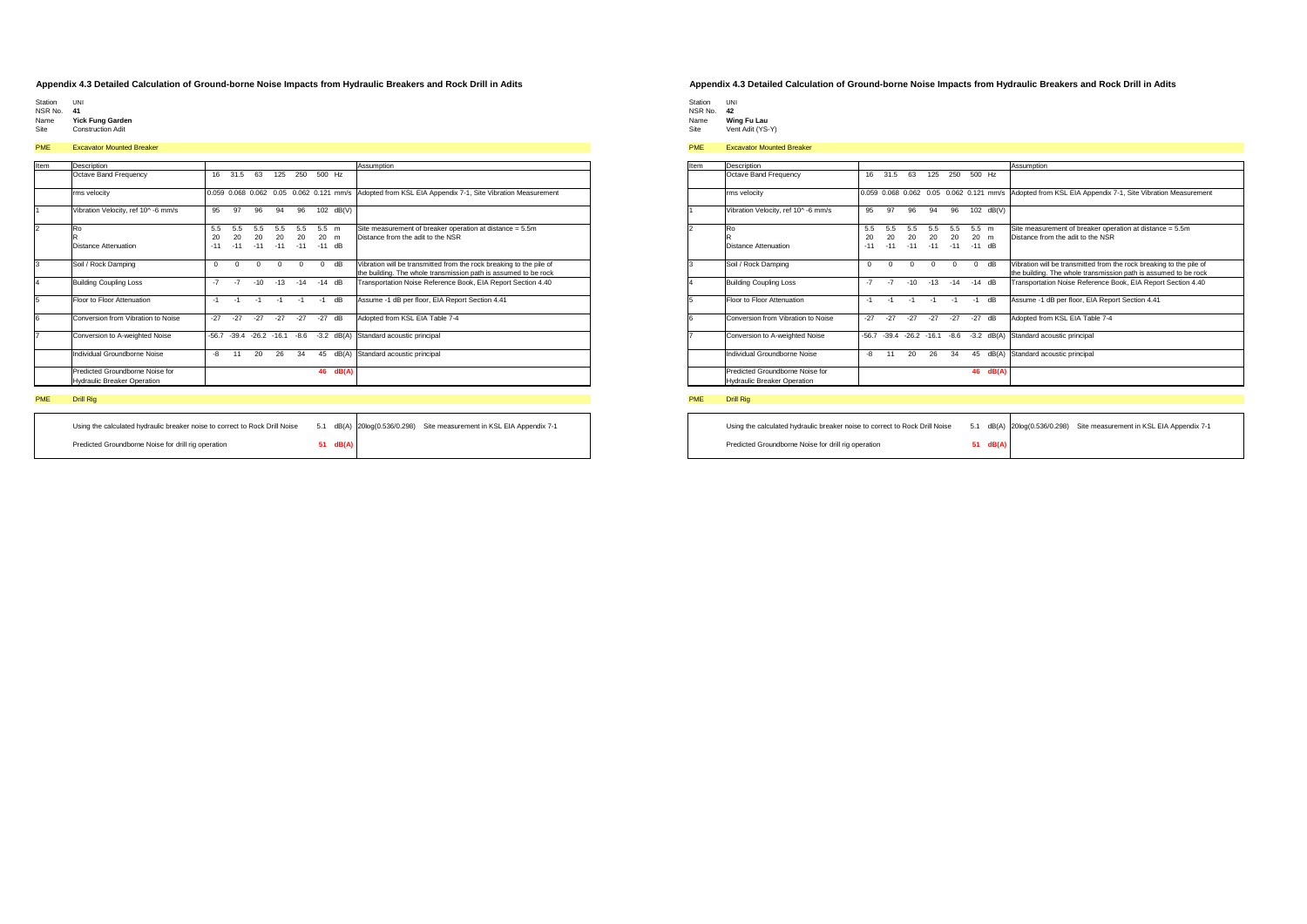- 
- Station SYP NSR No. **43**
- Name **Tat Hing Building** Site Adit to Entrance A1

# PME Excavator Mounted Breaker

| Item | <b>Description</b>                                                    |          |          |                                         |       |          |          |       | Assumption                                                          |
|------|-----------------------------------------------------------------------|----------|----------|-----------------------------------------|-------|----------|----------|-------|---------------------------------------------------------------------|
|      | Octave Band Frequency                                                 | 16       | 31.5     | 63                                      | 125   | 250      | 500 Hz   |       |                                                                     |
|      | rms velocity                                                          |          |          | 0.059 0.068 0.062 0.05 0.062 0.121 mm/s |       |          |          |       | Adopted from KSL EIA Appendix 7-1, Site Vibration Measurement       |
|      | Vibration Velocity, ref 10^ -6 mm/s                                   | 95       | 97       | 96                                      | 94    | 96       | 102      | dB(V) |                                                                     |
|      | Ro                                                                    | 5.5      | 5.5      | 5.5                                     | 5.5   | 5.5      | 5.5      | m     | Site measurement of breaker operation at distance = 5.5m            |
|      | R                                                                     | 5        | 5        | 5                                       | 5     | 5        | 5        | m     | Distance from the adit to the NSR                                   |
|      | <b>Distance Attenuation</b>                                           |          |          | $\mathbf{1}$                            |       | 1        |          | dB    |                                                                     |
|      | Soil / Rock Damping                                                   | $\Omega$ | $\Omega$ | $\Omega$                                | 0     | $\Omega$ | $\Omega$ | dB    | Vibration will be transmitted from the rock breaking to the pile of |
|      |                                                                       |          |          |                                         |       |          |          |       | the building. The whole transmission path is assumed to be rock     |
|      | <b>Building Coupling Loss</b>                                         | $-7$     | $-7$     | $-10$                                   | $-13$ | $-14$    | $-14$    | dB    | Transportation Noise Reference Book, EIA Report Section 4.40        |
| 5    | Floor to Floor Attenuation                                            | $-1$     | $-1$     | $-1$                                    | $-1$  | $-1$     | $-1$     | dB    | Assume -1 dB per floor, EIA Report Section 4.41                     |
| 6    | Conversion from Vibration to Noise                                    | $-27$    | $-27$    | $-27$                                   | $-27$ | $-27$    | $-27$    | dB    | Adopted from KSL EIA Table 7-4                                      |
|      | Conversion to A-weighted Noise                                        | $-56.7$  |          | $-39.4 -26.2 -16.1$                     |       | $-8.6$   | $-3.2$   | dB(A) | Standard acoustic principal                                         |
|      | Individual Groundborne Noise                                          | 5        | 23       | 32                                      | 38    | 46       | 57       | dB(A) | Standard acoustic principal                                         |
|      | Predicted Groundborne Noise for<br><b>Hydraulic Breaker Operation</b> |          |          |                                         |       |          | 58       | dB(A) |                                                                     |

## PME Drill Rig

| Using the calculated hydraulic breaker noise to correct to Rock Drill Noise |          | 5.1 dB(A) 20log(0.536/0.298) | Site measurement in KSL EIA Appendix 7-1 |
|-----------------------------------------------------------------------------|----------|------------------------------|------------------------------------------|
| Predicted Groundborne Noise for drill rig operation                         | 63 dB(A) |                              |                                          |

### **Appendix 4.3 Detailed Calculation of Ground-borne Noise Impacts from Hydraulic Breakers and Rock Drill in Adits**

- Station SYP NSR No. **44**
- Name **Yee Shun Building** Site Adit to Entrance B1/B2

# PME Excavator Mounted Breaker

| Item           | Description                                                           |          |                   |                     |       |         |        |       | Assumption                                                                                                                        |
|----------------|-----------------------------------------------------------------------|----------|-------------------|---------------------|-------|---------|--------|-------|-----------------------------------------------------------------------------------------------------------------------------------|
|                | Octave Band Frequency                                                 | 16       | 31.5              | 63                  | 125   | 250     | 500    | Hz    |                                                                                                                                   |
|                | rms velocity                                                          |          | 0.059 0.068 0.062 |                     | 0.05  |         |        |       | 0.062 0.12091 mm/s Adopted from KSL EIA Appendix 7-1, Site Vibration Measurement                                                  |
|                | Vibration Velocity, ref 10^-6 mm/s                                    | 95       | 97                | 96                  | 94    | 96      | 102    | dB(V) |                                                                                                                                   |
| $\mathfrak{p}$ | Ro                                                                    | 5.5      | 5.5               | 5.5                 | 5.5   | 5.5     | 5.5    | m     | Site measurement of breaker operation at distance = 5.5m                                                                          |
|                |                                                                       | $\Omega$ | $\Omega$          | $\Omega$            | 0     | 0       | 0      | m     | Distance from the adit to the NSR                                                                                                 |
|                | Distance Attenuation                                                  | 6        | 6                 | 6                   | 6     | 6       | 6      | dB    |                                                                                                                                   |
| 3              | Soil / Rock Damping                                                   | $-1.31$  | $-2.58$           | $-5.15 - 10.2$      |       | $-20.5$ | $-40$  | dB    | Vibration will be transmitted from the rock head to the soil and then<br>to the pile of the building (Soil damping distance = 7m) |
| 4              | <b>Building Coupling Loss</b>                                         | $-7$     | $-7$              | $-10$               | $-13$ | $-14$   | $-14$  | dB    | Transportation Noise Reference Book, EIA Report Section 4.40                                                                      |
| 5              | Floor to Floor Attenuation                                            | $-1$     | $-1$              | $-1$                | $-1$  | $-1$    | $-1$   | dB    | Assume -1 dB per floor, EIA Report Section 4.41                                                                                   |
| 6              | Conversion from Vibration to Noise                                    | $-27$    | $-27$             | $-27$               | $-27$ | $-27$   | $-27$  | dB    | Adopted from KSL EIA Table 7-4                                                                                                    |
| $\overline{7}$ | Conversion to A-weighted Noise                                        | $-56.7$  |                   | $-39.4 -26.2 -16.1$ |       | $-8.6$  | $-3.2$ | dB(A) | Standard acoustic principal                                                                                                       |
|                | Individual Groundborne Noise                                          | 8        | 26                | 32                  | 33    | 31      | 22     | dB(A) | Standard acoustic principal                                                                                                       |
|                | Predicted Groundborne Noise for<br><b>Hydraulic Breaker Operation</b> |          |                   |                     |       |         | 37     | dB(A) |                                                                                                                                   |

| Using the calculated hydraulic breaker noise to correct to Rock Drill Noise | 5.1 |       | dB(A) 20log(0.536/0.298) | Site measurement in KSL EIA Appendix 7-1 |
|-----------------------------------------------------------------------------|-----|-------|--------------------------|------------------------------------------|
| Predicted Groundborne Noise for drill rig operation                         | 42  | dB(A) |                          |                                          |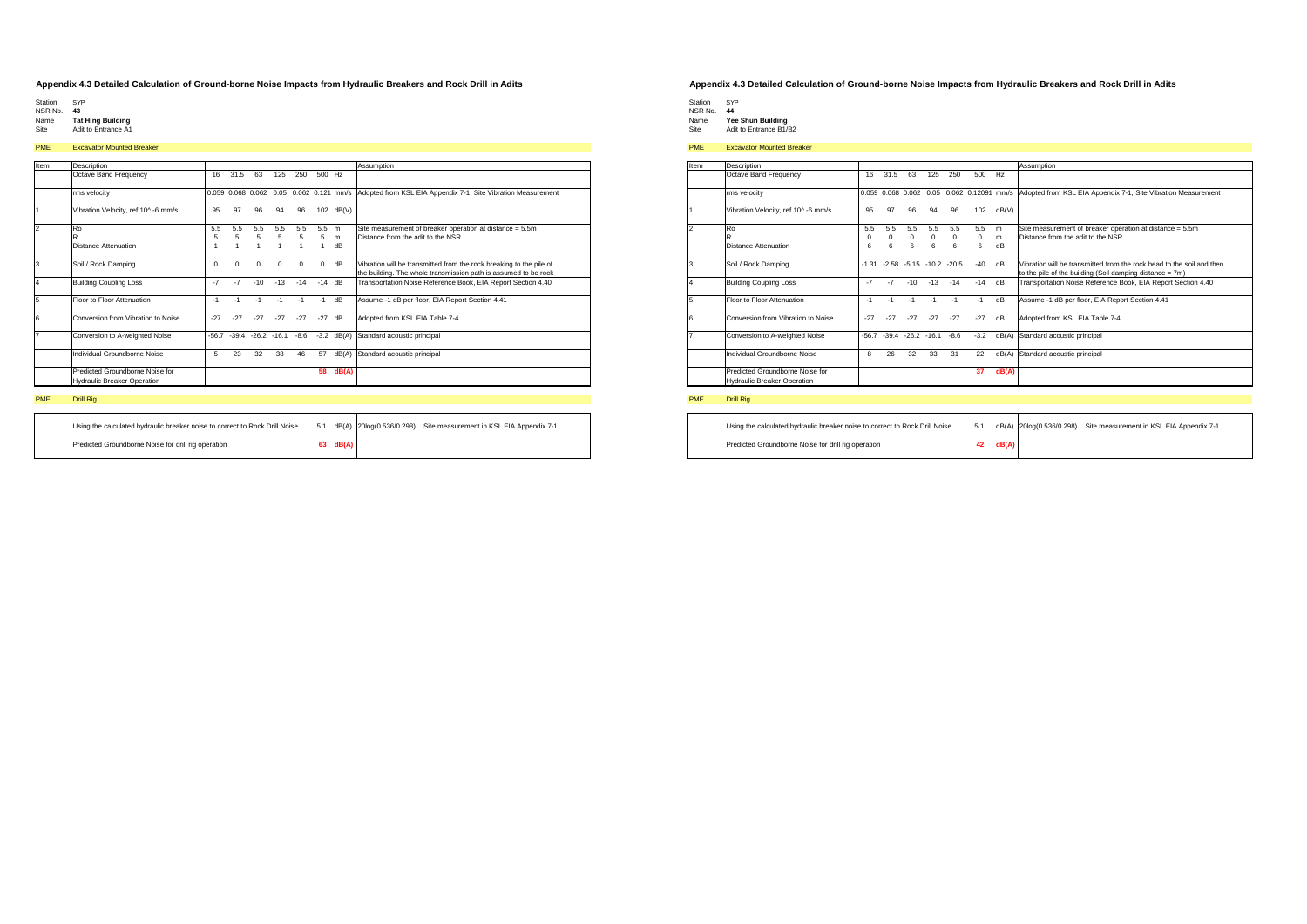- 
- Station SYP NSR No. **45**
- Name **Jade Court** Site Adit to Entrance C

# PME Excavator Mounted Breaker

| Item | Description                                                           |          |                |                     |       |          |          |                                         | Assumption                                                          |
|------|-----------------------------------------------------------------------|----------|----------------|---------------------|-------|----------|----------|-----------------------------------------|---------------------------------------------------------------------|
|      | Octave Band Frequency                                                 | 16       | 31.5           | 63                  | 125   | 250      | 500      | Hz                                      |                                                                     |
|      | rms velocity                                                          |          |                |                     |       |          |          | 0.059 0.068 0.062 0.05 0.062 0.121 mm/s | Adopted from KSL EIA Appendix 7-1, Site Vibration Measurement       |
|      | Vibration Velocity, ref 10^-6 mm/s                                    | 95       | 97             | 96                  | 94    | 96       | 102      | dB(V)                                   |                                                                     |
|      | R <sub>0</sub>                                                        | 5.5      | 5.5            | 5.5                 | 5.5   | 5.5      | 5.5      | m                                       | Site measurement of breaker operation at distance = 5.5m            |
|      | R                                                                     | 32       | 32             | 32                  | 32    | 32       | 32       | m                                       | Distance from the adit to the NSR                                   |
|      | Distance Attenuation                                                  | $-15$    | $-15$          | $-15$               | $-15$ | $-15$    | $-15$    | dB                                      |                                                                     |
|      | Soil / Rock Damping                                                   | $\Omega$ | $\Omega$       | $\Omega$            | 0     | $\Omega$ | $\Omega$ | dB                                      | Vibration will be transmitted from the rock breaking to the pile of |
|      |                                                                       |          |                |                     |       |          |          |                                         | the building. The whole transmission path is assumed to be rock     |
|      | <b>Building Coupling Loss</b>                                         | $-7$     | $-7$           | $-10$               | $-13$ | $-14$    | $-14$    | dB                                      | Transportation Noise Reference Book, EIA Report Section 4.40        |
| 5    | Floor to Floor Attenuation                                            | $-1$     | $-1$           | $-1$                | $-1$  | $-1$     | $-1$     | dB                                      | Assume -1 dB per floor, EIA Report Section 4.41                     |
| ĥ    | Conversion from Vibration to Noise                                    | $-27$    | $-27$          | $-27$               | $-27$ | $-27$    | $-27$    | dB                                      | Adopted from KSL EIA Table 7-4                                      |
|      | Conversion to A-weighted Noise                                        | $-56.7$  |                | $-39.4 -26.2 -16.1$ |       | $-8.6$   | $-3.2$   | dB(A)                                   | Standard acoustic principal                                         |
|      | Individual Groundborne Noise                                          | $-12$    | $\overline{7}$ | 16                  | 22    | 30       | 41       | dB(A)                                   | Standard acoustic principal                                         |
|      | Predicted Groundborne Noise for<br><b>Hydraulic Breaker Operation</b> |          |                |                     |       |          | 42       | dB(A)                                   |                                                                     |

## PME Drill Rig

| Using the calculated hydraulic breaker noise to correct to Rock Drill Noise |          | 5.1 dB(A) 20log(0.536/0.298) | Site measurement in KSL EIA Appendix 7-1 |
|-----------------------------------------------------------------------------|----------|------------------------------|------------------------------------------|
| Predicted Groundborne Noise for drill rig operation                         | 47 dB(A) |                              |                                          |

### **Appendix 4.3 Detailed Calculation of Ground-borne Noise Impacts from Hydraulic Breakers and Rock Drill in Adits**

Station SYP NSR No. **46** Name **21-23 High Street** Site Vent Adit

# PME Excavator Mounted Breaker

| Item           | Description                                                           |          |                        |                     |          |          |          |       | Assumption                                                                                                                             |
|----------------|-----------------------------------------------------------------------|----------|------------------------|---------------------|----------|----------|----------|-------|----------------------------------------------------------------------------------------------------------------------------------------|
|                | Octave Band Frequency                                                 | 16       | 31.5                   | 63                  | 125      | 250      | 500 Hz   |       |                                                                                                                                        |
|                | rms velocity                                                          |          | 0.059 0.068 0.062 0.05 |                     |          |          |          |       | 0.062 0.121 mm/s Adopted from KSL EIA Appendix 7-1, Site Vibration Measurement                                                         |
|                | Vibration Velocity, ref 10^-6 mm/s                                    | 95       | 97                     | 96                  | 94       | 96       | 102      | dB(V) |                                                                                                                                        |
| $\mathfrak{p}$ | Ro                                                                    | 5.5      | 5.5                    | 5.5                 | 5.5      | 5.5      | 5.5 m    |       | Site measurement of breaker operation at distance = 5.5m                                                                               |
|                | R                                                                     | 25       | 25                     | 25                  | 25       | 25       | 25 m     |       | Distance from the adit to the NSR                                                                                                      |
|                | <b>Distance Attenuation</b>                                           | $-13$    | $-13$                  | $-13$               | $-13$    | $-13$    | $-13$ dB |       |                                                                                                                                        |
| 3              | Soil / Rock Damping                                                   | $\Omega$ | $\Omega$               | $\Omega$            | $\Omega$ | $\Omega$ | $\Omega$ | dB    | Vibration will be transmitted from the rock breaking to the pile of<br>the building. The whole transmission path is assumed to be rock |
| 4              | <b>Building Coupling Loss</b>                                         | $-7$     | $-7$                   | $-10$               | $-13$    | $-14$    | $-14$ dB |       | Transportation Noise Reference Book, EIA Report Section 4.40                                                                           |
| 5              | Floor to Floor Attenuation                                            | $-1$     | $-1$                   | $-1$                | $-1$     | $-1$     | $-1$     | dB    | Assume -1 dB per floor, EIA Report Section 4.41                                                                                        |
| 6              | Conversion from Vibration to Noise                                    | $-27$    | $-27$                  | $-27$               | $-27$    | $-27$    | $-27$    | dB    | Adopted from KSL EIA Table 7-4                                                                                                         |
| $\overline{7}$ | Conversion to A-weighted Noise                                        | $-56.7$  |                        | $-39.4 -26.2 -16.1$ |          | $-8.6$   | $-3.2$   | dB(A) | Standard acoustic principal                                                                                                            |
|                | Individual Groundborne Noise                                          | -9       | 9                      | 18                  | 24       | 32       | 43       | dB(A) | Standard acoustic principal                                                                                                            |
|                | Predicted Groundborne Noise for<br><b>Hydraulic Breaker Operation</b> |          |                        |                     |          |          | 44       | dB(A) |                                                                                                                                        |

| Using the calculated hydraulic breaker noise to correct to Rock Drill Noise | 5.1 |          | dB(A) 20log(0.536/0.298) Site measurement in KSL EIA Appendix 7-1 |  |
|-----------------------------------------------------------------------------|-----|----------|-------------------------------------------------------------------|--|
| Predicted Groundborne Noise for drill rig operation                         |     | 49 dB(A) |                                                                   |  |